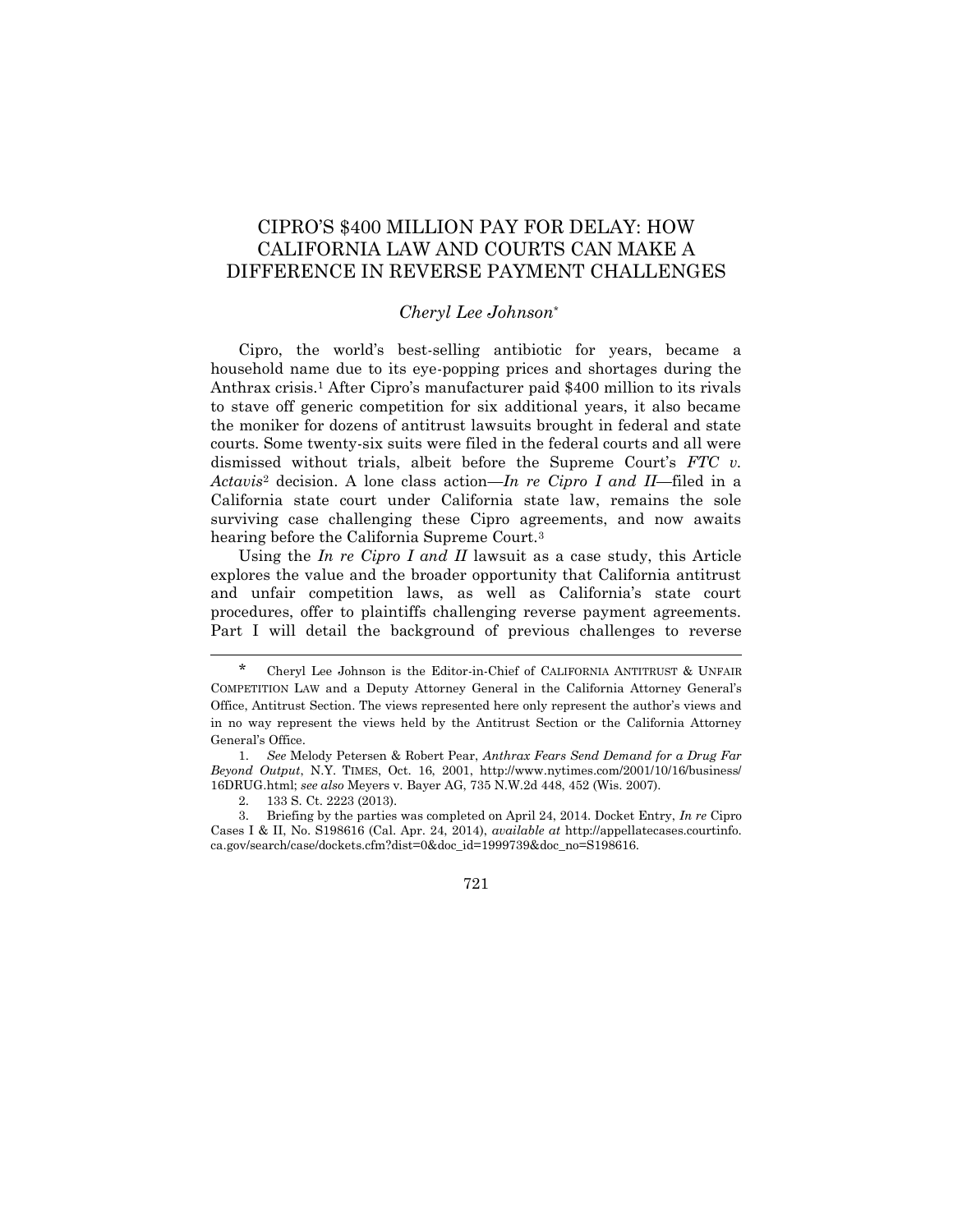payment agreements under federal law, both in the context of prior suits involving Cipro and in the suits culminating in the Supreme Court's foray into this issue in *FTC v. Actavis*. It will also note some of the unresolved legal issues that remain even after *Actavis*. Part II will discuss some threshold challenges to the application of state law to reverse payments, and how these challenges can be easily overcome. Part III will conclude with a discussion of possible claims available under California law, noting the advantages these laws offer in language, scope, intent, and plain applicability, as compared to federal law, along with the procedural advantages of pursuing such claims in California courts. With these points in mind, it will be clear that plaintiffs and regulators seeking to challenge reverse payment agreements should strongly consider bringing claims under California law in addition to, or even in lieu of, federal antitrust claims.

## I. DEVELOPMENTS IN FEDERAL LAW ON REVERSE PAYMENTS AND THE RISE OF REVERSE PAYMENT AGREEMENTS

Reverse payment agreements involve a patent-holding branded drug firm paying, either in cash or in side deal incentives, companies seeking to manufacture generic versions of the drug in exchange for delaying the start of that competition. These payments are made in the context of settling patent litigation between the brand and generic over the validity and enforceability of the branded company's patents relating to that drug.<sup>4</sup> The resulting settlement can facilitate a combination and contract between pharmaceutical rivals that restricts the output of generic drugs and extends the monopoly of the brand-drug sales by avoiding the legal challenge to the patents that might end that monopoly.

Before about 2006, drug manufacturers generally considered these agreements unlawful, and settled their patent lawsuits, based in principle upon the perceived strength of the patent in question.<sup>5</sup> These

<sup>4.</sup> For a detailed discussion of the regulatory framework in which reverse payment agreements are concluded, see *In re* K-Dur Antitrust Litig., 686 F.3d 197, 203–04 (3d Cir. 2012) and C. Scott Hemphill, *Aggregate Approach to Antitrust Using New Data and Rulemaking to Preserve Drug Competition*, 109 COLUM. L. REV. 629, 635 (2009).

<sup>5.</sup> *Cf.* FTC, PAY-FOR-DELAY: HOW DRUG COMPANY PAY-OFFS COST CONSUMERS BILLIONS (2010) [hereinafter PAY-FOR-DELAY], *available at* http://www.ftc.gov/ sites/default/files/documents/reports/pay-delay-how-drug-company-pay-offs-cost-consumersbillions-federal-trade-commission-staff-study/100112payfordelayrpt.pdf ("The Federal Trade Commission's (FTC) investigations and enforcement actions against pay-for-delay agreements deterred their use from April 1999 through 2004 . . . . Since 2005, however, a few appellate courts have misapplied the antitrust law to uphold these agreements.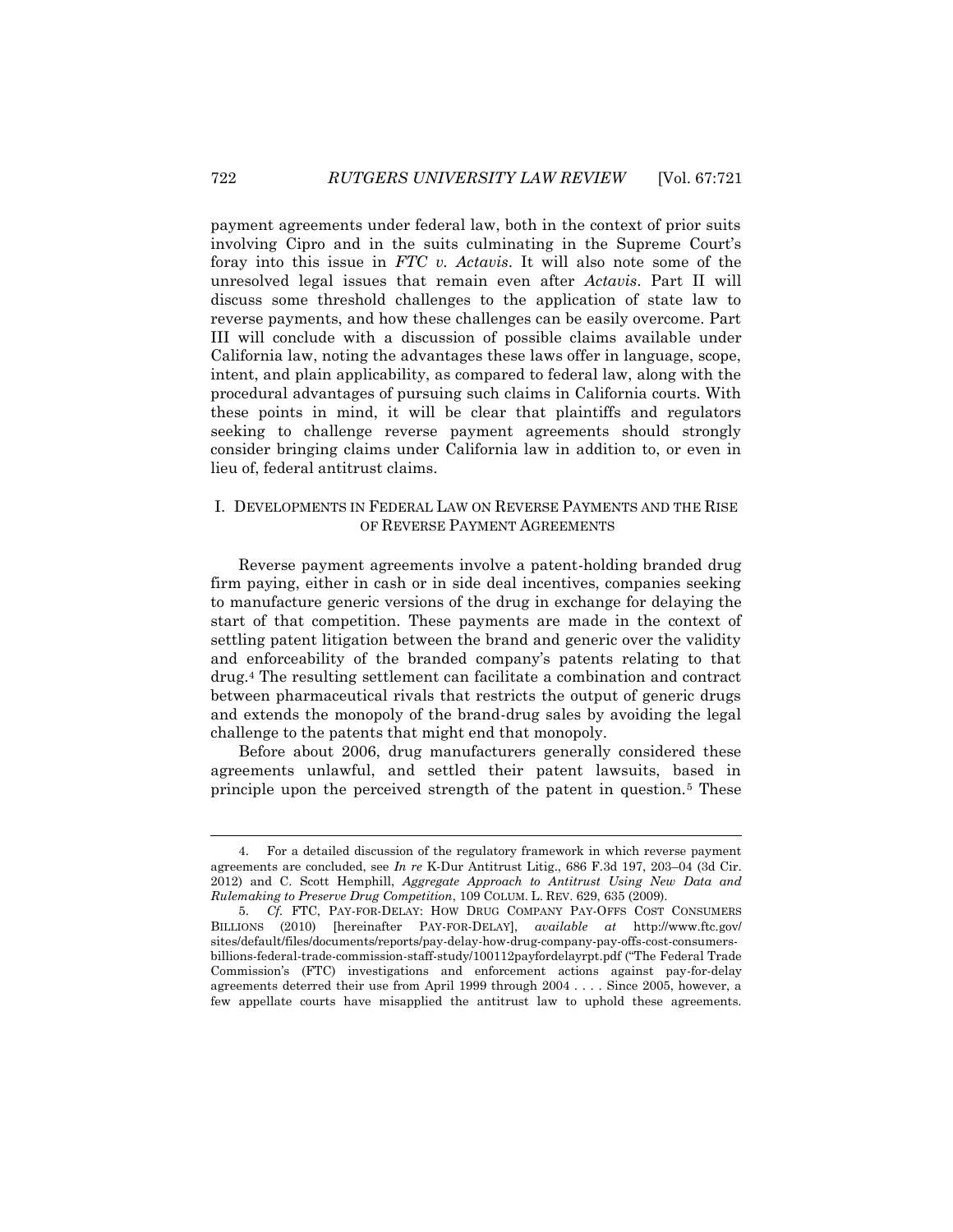agreements generally did not raise antitrust concerns, as they were not drawn to the preservation of the patent-holder's monopoly and paid for with shares in the resulting extension of monopoly profits.<sup>6</sup>

However, a body of law developed in which these agreements were increasingly insulated from legal challenge, culminating in the Second Circuit's decision in *In re Tamoxifen Citrate Antitrust Litigation*. <sup>7</sup> These cases held that the settlement agreements were not subject to any antitrust scrutiny absent evidence that the patent was procured by fraud or that the branded company's patent litigation was a "sham."<sup>8</sup> Ironically, this standard became known as the "scope-of-the-patent" test, though it effectively foreclosed inquiry into the scope, validity, or enforceability of the patent except in the two very limited exceptions.<sup>9</sup> In the wake of the institution of this permissive standard came a surge of these agreements, with many, if not most, adopting highly-disguised forms given lingering concerns about their ultimate legality.<sup>10</sup>

Introducing payments<sup>11</sup> into the settlement process raises antitrust concerns as the payment provides an incentive for resolving the patent

6. *See Actavis*, 133 S. Ct. at 2234–35, 2237 (providing that parties can settle without payments which suggest monopoly sharing); *K-Dur*, 686 F.3d at 216, 218; Hemphill, *supra* note 4, at 635.

7. 466 F.3d 187 (2d Cir. 2005).

l

9. This misnomer was particularly inapt given that this is the term the U.S. Supreme Court has used to define the intersection between antitrust and patent law in assessing such issues, such as whether patent licensing agreements were unduly restrictive, and is a standard that involves an actual inquiry as to the scope of the patent. *See, e.g.*, Zenith Radio Corp. v. Hazeltine Research, Inc., 395 U.S. 100, 136 (1969).

10. Press Release, FTC, FTC Study: In FY 2012, Branded Drug Firms Significantly Increased the Use of Potential Pay-for-Delay Settlements to Keep Generic Competitions Off the Market (Jan. 17, 2013), *available at* http://www.ftc.gov/news-events/pressreleases/2013/01/ftc-study-fy-2012-branded-drug-firms-significantly-increased. The FTC's most recent report found that of the twenty-nine pay-for-delay agreements or potential ones entered into in 2013, covering more than twenty-one drugs with U.S. annual sales of \$4.3 billion, fourteen had compensation in the form of cash purporting to reimburse the generic's fees, four included promises not to launch an authorized generic, ten restricted generic entry with declining royalty rates and other possible forms of compensation not readily discernible, and the balance included side business deals between the branded and the generic. FTC, AGREEMENTS FILED WITH THE FTC UNDER THE MEDICARE PRESCRIPTION DRUG, IMPROVEMENT, AND MODERNIZATION ACT OF 2003 1–2 (2014) [hereinafter AGREEMENTS FILED WITH THE FTC].

11. Use of the term "payments" here is not limited to cash payments but rather denotes any form of consideration or value given in exchange for an agreement to delay

Following those court decisions, patent settlements that combine restrictions on generic entry with compensation from the brand to the generic have reemerged.").

<sup>8.</sup> Valley Drug Co. v. Geneva Pharm., Inc., 344 F.3d 1294, 1308–09 (11th Cir. 2003); Schering-Plough Corp. v. FTC, 402 F.3d 1056, 1068 (11th Cir. 2005); *In re* Ciprofloxacin Hydrochloride Litig., 363 F. Supp. 2d 514, 525 (E.D.N.Y. 2005); *Tamoxifen*, 466 F.3d at 208– 09.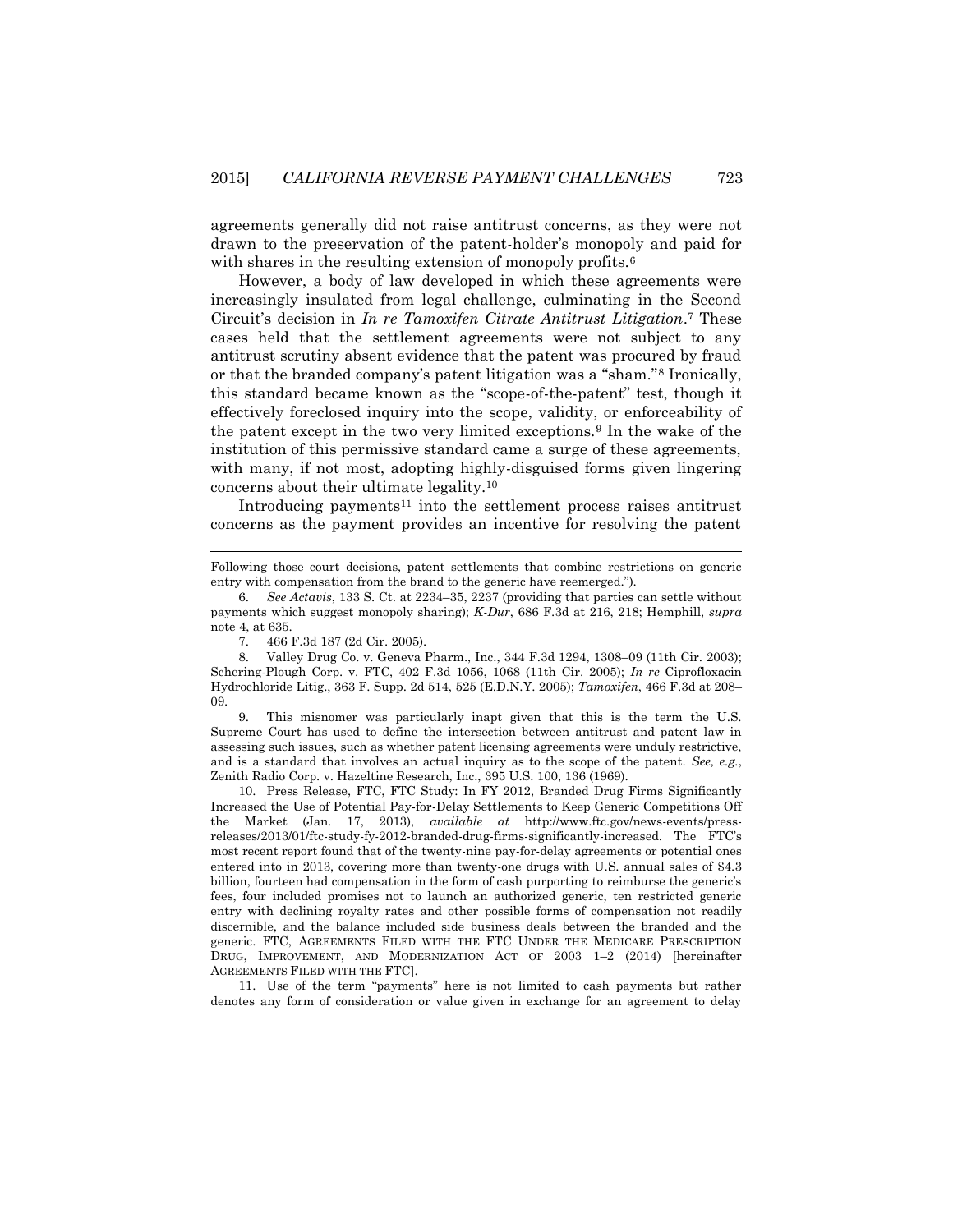litigation beyond the strength of the patent. This skews the decision of the generic firm to delay competition and induces the generic firm to accept a later date to enter competition than would be accepted without the payment. Indeed, reverse payments often offer generics greater value than that available from successful competition with the branded drug.<sup>12</sup> Conversely, these agreements enable the branded company to buy a greater degree of market exclusion and monopoly than it could get based upon the strength of its patent alone.

The shift toward eliminating the virtual antitrust immunity that these agreements enjoyed under the *Tamoxifen* standard was slow. Prior to the Supreme Court's ruling in *FTC v. Actavis*, the federal courts—with the exception of the Third Circuit in *In re K-Dur Antitrust Litigation*13 largely continued to hew to the criticized *Tamoxifen* standard.<sup>14</sup>

#### *A. The Cipro Agreements and the Ensuing Federal Cipro Litigation*

For some, the Cipro agreements represent "the worst of a bad lot" of the hundreds of reverse payment settlements.<sup>15</sup> The pay-for-delay element of the agreement was unadorned and fairly audacious, consisting of a large \$398 million cash payment from Bayer, the manufacturer of Cipro, to the many generic drug companies poised to launch generic competition to Cipro. For their part, the generics agreed to delay that launch for a period of almost six years.

Cipro was protected by a patent issued to Bayer in 1987, scheduled to expire on December 9, 2003.<sup>16</sup> When Barr Pharmaceuticals applied with the FDA in 1991 to launch a generic version of Cipro,<sup>17</sup> Bayer sued Barr

13. 686 F.3d 197 (3d Cir. 2012).

14. *In re* Ciprofloxacin Hydrochloride Litig., 544 F.3d 1323 (Fed. Cir. 2008); FTC v. Watson, 677 F.3d 1298 (11th Cir. 2012).

17. Barr had an agreement to jointly manufacture and distribute generic Cipro with two other generic companies who helped fund Barr's litigation against Bayer in exchange

l

competition. In apparent recognition of the dubious legality of these pay-for-delay agreements, more recent agreements eschew straight cash payments and instead include promises not to launch an authorized generic or other non-cash forms. *See* AGREEMENTS FILED WITH THE FTC, *supra* note 10; Michael Carrier, *Payment After Actavis*, 100 IOWA L. REV. 7, 42 (2014) ("In its most recent survey, the FTC concluded that 19 of 40 potential reverse payment settlements reported in 2012 involved no-authorized-generic provisions.").

<sup>12.</sup> *Actavis*, 133 S. Ct. at 2235.

<sup>15.</sup> Appellants' Opening Brief on the Merits at 2, *In re* Cipro Cases I & II, No. S198616 (Cal. Mar. 27, 2012), *available at* http://www.lieffcabraser.com/Documents/ciproopening-merits.pdf.

<sup>16.</sup> The patent expired on Dec. 9, 2003, and the FDA granted pediatric exclusivity until June 9, 2004. Answer Brief of Respondent Bayer Corp. at 8, *In re* Cipro Cases I & II, No. S198616 (Cal. May 30, 2012), 2012 WL 2379475, at \*8; Appellants' Opening Brief on the Merits, *supra* note 15, at 8.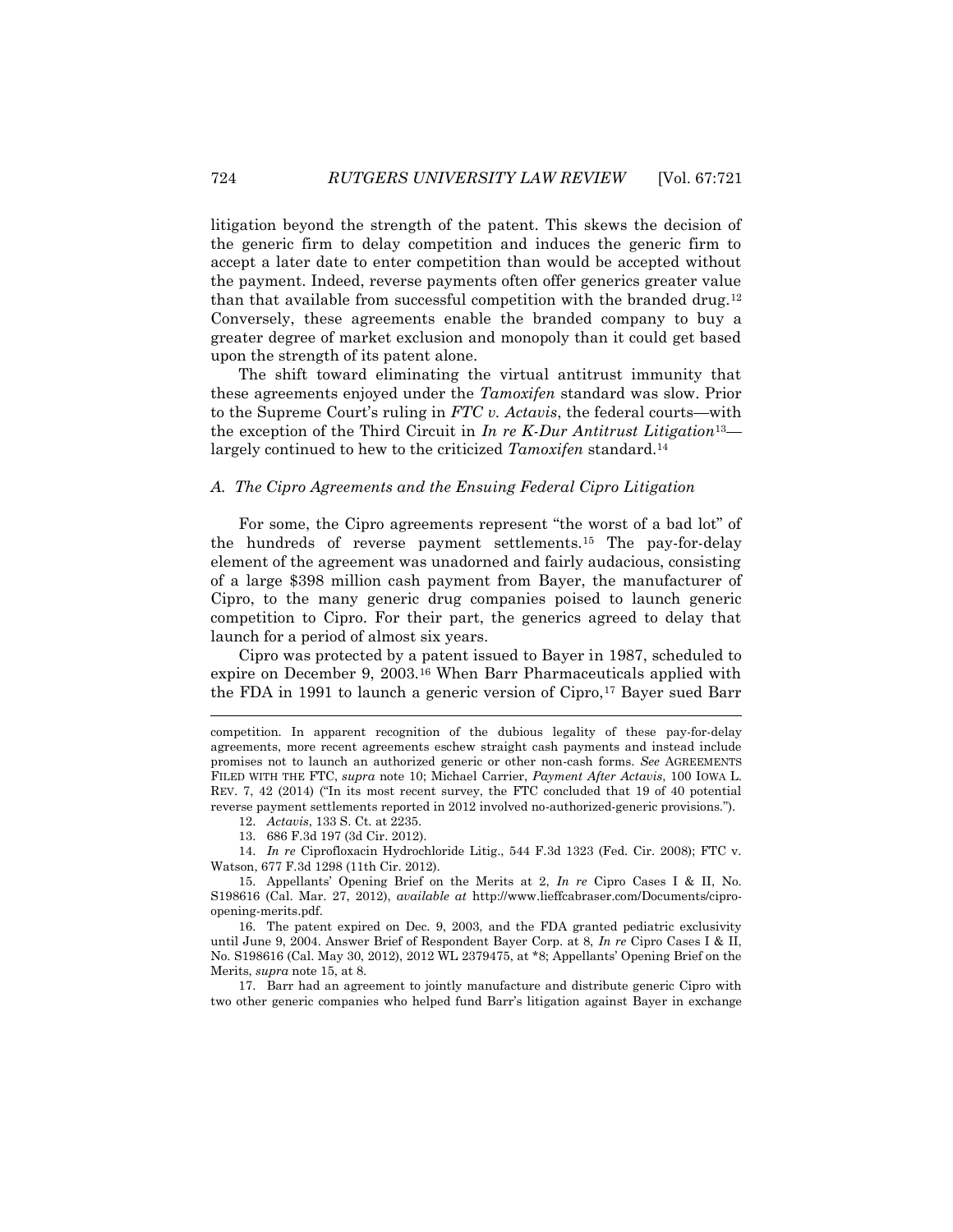for patent infringement. Barr counterclaimed that the Bayer patent was invalid and unenforceable on a number of grounds, including the failure to disclose two prior art German patent applications and the process of making Cipro.<sup>18</sup> The parties filed cross-motions for summary judgment, which were denied.<sup>19</sup> Barr's attorneys had several meetings with Bayer as to the weaknesses of the Cipro patent, boasting that Barr would defeat the patent at the upcoming trial.<sup>20</sup> In response, Bayer and its Board calculated the billions of dollars in Cipro sales it would lose if its patent was defeated at trial, computing differing dollar amounts to be paid to the generic manufacturers depending on the length of time they agreed to defer their generic competition.<sup>21</sup> The parties ultimately settled on a payment of some \$398.1 million to drop the challenge and delay competition for six years.<sup>22</sup> Additionally, the settlement agreement required Barr's attorneys to destroy all evidence of the Cipro patent's unenforceability save one copy to be delivered to Bayer who then allegedly hired Barr's lawyers.<sup>23</sup>

Bayer had calculated that the six-year delayed generic entry spared it the loss of some  $$3.336$  billion in sales.<sup>24</sup> At the same time, Barr, the generic receiving the largest payment from Bayer, is alleged to have received three to four times the profits it expected had it successfully challenged the patent and commenced selling its generic Cipro.<sup>25</sup> All the drug companies involved in this deal—both branded and generics profited handsomely, but all did so at the expense of consumers who paid billions of dollars more for their Cipro prescriptions.

The Cipro settlement agreement also forbade the settling generic parties and their counsel and experts from assisting a challenge to any Cipro patents and required Barr to destroy all of its documents, save for one copy to be delivered to Bayer, which then retained Barr's

for a portion of the profits from marketing a generic or the settlement with Bayer. Appellants' Opening Brief on the Merits, *supra* note 15, at 11 n.8.

<sup>18.</sup> *See* Appellants' Opening Brief on the Merits, *supra* note 15, at 9.

<sup>19.</sup> *In re* Cipro Cases I & II, 134 Cal. Rptr. 3d 165, 171 (Ct. App. 2011), *rev. granted*, 269 P.3d 653 (Cal. 2012).

<sup>20.</sup> Appellants' Opening Brief on the Merits, *supra* note 15, at 10–14.

<sup>21.</sup> *Id.*

<sup>22.</sup> *Id.* at 13.

<sup>23.</sup> Appellants' Reply Brief on the Merits at 3, 44–45, *In re* Cipro Cases I & II, No. S198616 (Cal. Aug. 23, 2012), *available at* http://www.lieffcabraser.com/Documents/ciproreply-brief.pdf.

<sup>24.</sup> Appellants' Opening Brief on the Merits, *supra* note 15, at 10 n.6, 11 (expected to lose 90% of its sales within twelve months of generic entry).

<sup>25.</sup> *Id.* at 3, 13 ("The total profits Barr gained from the anticompetitive agreement were 3.3 to 4 times larger than the profits Barr could reasonably have expected to gain through competition.").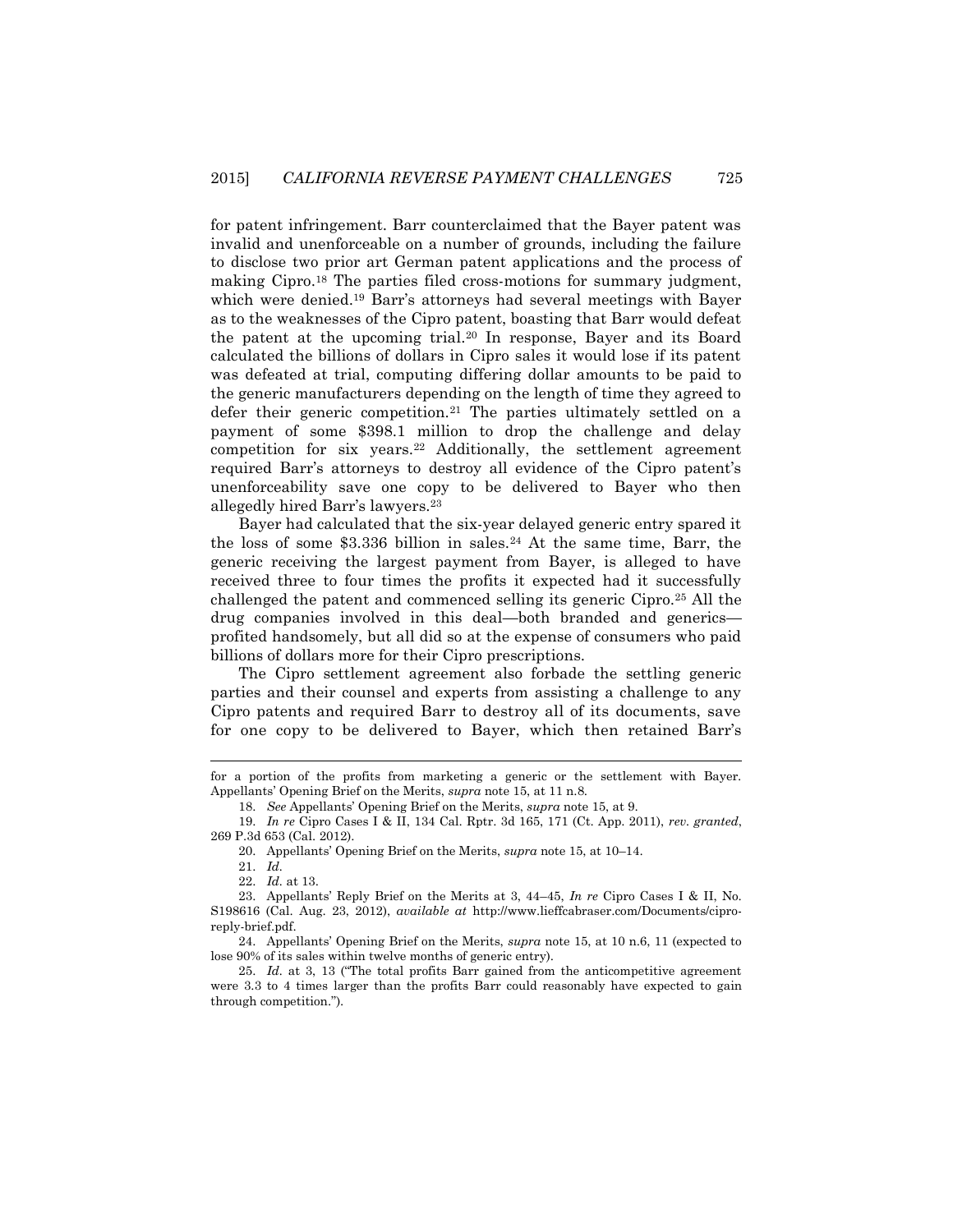lawyers to seal up the evidence by virtue of the attorney-client privilege.<sup>26</sup> Thus, it effectively muzzled Barr from sharing or using the evidence it had developed on the frailties of the Cipro patent.

The court was presented with a two-page consent judgment devoid of the details of the settlement.<sup>27</sup> Right after the settlement closed, Bayer began rounds of price hikes at rates among the highest in the pharmaceutical industry, almost doubling the price of some Cipro dosages.<sup>28</sup>

In 2000 and 2001, over thirty lawsuits were filed by direct and indirect purchasers of Cipro challenging the Cipro settlement under federal antitrust law, and were consolidated as Multidistrict Litigation ("MDL") before Judge David Trager in the Eastern District of New York.<sup>29</sup> In 2005, the judge granted summary judgment to the defendants, applying the reasoning in *Tamoxifen* to find that a reverse payment agreement is lawful and within the exclusionary scope of the patent unless it was shown to have been procured by fraud or an enforcement suit is shown to be objectively baseless.<sup>30</sup> Under then-existing law, as long as competition was restrained within the scope of the patent, the court concluded there was no cognizable injury to the market.<sup>31</sup>

The direct purchaser Cipro class actions were appealed to the Second Circuit, which affirmed the trial decision because it felt duty-bound by the precedent that the Second Circuit had earlier established in *Tamoxifen*. <sup>32</sup> However, the Second Circuit panel invited an *en banc* review because it felt the *Tamoxifen* standard appeared flawed, believing it was based on an erroneous factual interpretation of the Hatch-Waxman Act and contrary to the teachings of leading scholars and

<sup>26.</sup> Appellants' Reply Brief on the Merits, *supra* note 23, at 3, 44–45.

<sup>27.</sup> *Id.* at 14.

<sup>28.</sup> Supplemental Letter Brief of Appellants at 6, *In re* Cipro Cases I & II, No. S198616 (Cal. Jan. 24, 2014), *available at* http://saverilawfirm.com/wpcontent/uploads/2014/01/2014-01-24-Appellants-Supp-Letter-Brief-re-Actavis.pdf.

<sup>29.</sup> *In re* Cipro Cases I & II, 134 Cal. Rptr. 3d 165, 172 (Ct. App. 2011). After denial of a motion for summary judgment on the ground the Cipro agreements were illegal *per se*, plaintiffs added a state claim for fraud on the patent office and sham litigation in Bayer's litigation against Barr.

<sup>30.</sup> *In re* Ciprofloxacin Hydrochloride Litig., 363 F. Supp. 2d 514, 533, 535 (E.D.N.Y 2005).

<sup>31.</sup> *Id.* at 535. The court also dismissed the indirect purchaser plaintiffs' state law *Walker Process* claim on the ground that it was preempted by federal patent law. *Id*. at 542– 46.

<sup>32.</sup> Ark. Carpenters Health & Welfare Fund v. Bayer AG, 604 F.3d 98, 110 (2d Cir. 2010).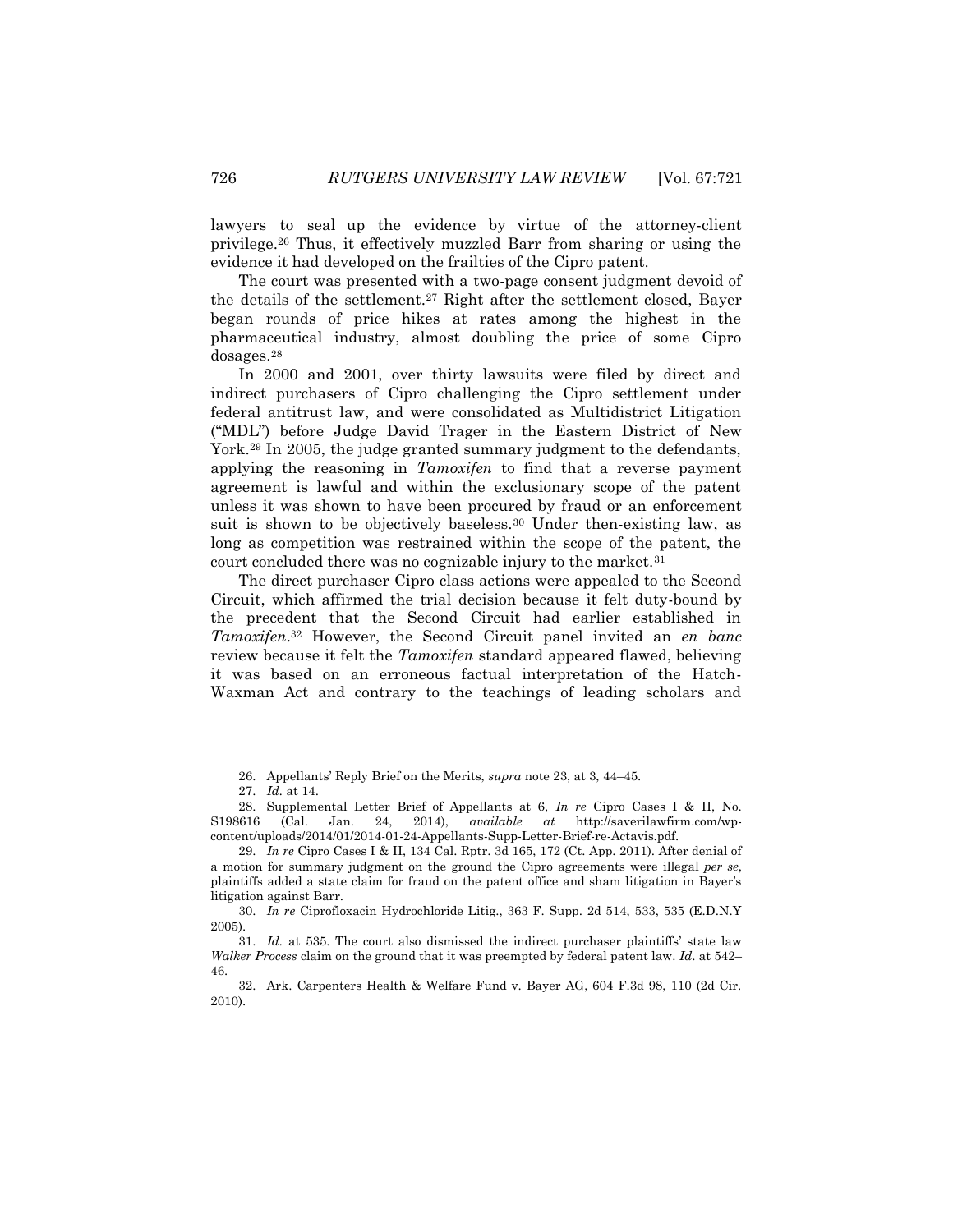regulators.<sup>33</sup> The subsequent petition for *en banc* review, however, was denied, with Judge Pooler inking a vigorous dissent.<sup>34</sup>

Judge Trager's dismissal of the indirect purchaser action was appealed to the Federal Circuit, which also relied on *Tamoxifen* in upholding the dismissal.<sup>35</sup> Petitions for certiorari in both the Second Circuit and Federal Circuit decisions were denied by the Supreme Court.<sup>36</sup>

#### *B. The U.S. Supreme Court's Decision in FTC v. Actavis*

Having rejected certiorari in six previous reverse payment agreement challenges,<sup>37</sup> the United States Supreme Court granted certiorari in the Eleventh Circuit decision in *FTC v. Watson (Actavis)*. <sup>38</sup> The Eleventh Circuit in *Watson (Actavis)* had followed the Second Circuit's controversial *Tamoxifen* decision, though it was arguably at odds with the law in other circuits and denounced by the FTC, the Solicitor General, academics, regulators, and even some of the judges that decided *Tamoxifen*. <sup>39</sup> Two months after the Eleventh Circuit's *Watson* decision, the Third Circuit in *In re K-Dur Antitrust Litigation*, after surveying the legal landscape and considering the broad public interest in freeing competition from price-fixing agreements stemming from narrow or invalid agreements, concluded that *Tamoxifen* was "bad policy."<sup>40</sup> Rather,

35. *See Cipro*, 363 F. Supp. 2d at 533; *In re* Ciprofloxacin Hydrochloride Litig., 544 F.3d 1323, 1332, 1335–36 (Fed. Cir. 2008).

36. Ark. Carpenters Health & Welfare Fund v. Bayer AG, 557 U.S. 920 (2009); La. Wholesale Drug Co. v. Bayer AG, 131 S. Ct. 1606 (2011).

38. FTC v. Watson (Actavis), 133 S. Ct. 787 (2012).

l

<sup>33.</sup> *Id.* at 109–10 ("*Tamoxifen* relied on an erroneous mischaracterization of the Hatch-Waxman Act . . . . This case could provide our full Court with an opportunity to revisit the issues in play in *Tamoxifen* and to analyze the competing interests that underlie antitrust challenges to reverse payment settlements in light of the full record and the arguments of the parties and amici . . . . We therefore invite plaintiffs-appellants to petition for in banc rehearing.").

<sup>34.</sup> Ark. Carpenters Health & Welfare Fund v. Bayer AG, 625 F.3d 779, 781–82 (2d Cir. 2010) (Pooler, J., dissenting) ("I think that our *Tamoxifen* decision unambiguously deserves reexamination" as these settlements "inevitably protect patent monopolies that are, perhaps, undeserved.").

<sup>37.</sup> The Supreme Court earlier denied certiorari in the following cases: *La. Wholesale Drug*, 131 S. Ct. 1606; *Ark. Carpenters Health & Welfare Fund*, 557 U.S. 920; Joblove v. Barr Labs, Inc., 551 U.S. 1144 (2007); FTC v. Schering-Plough Corp., 548 U.S. 919 (2006); Valley Drug Co. v. Geneva Pharm., Inc., 543 U.S. 939 (2004); Andrx Pharm., Inc. v. Kroger Co., 543 U.S. 939 (2003).

<sup>39.</sup> *See, e.g.*, Ark. Carpenters Health & Welfare Fund v. Bayer AG, 604 F.3d 98, 109– 10 (2d Cir. 2010) (Pooler, J., dissenting); *In re* K-Dur Antitrust Litig., 686 F.3d 197, 213 (3d Cir. 2012).

<sup>40.</sup> *K-Dur*, 686 F.3d at 216–17.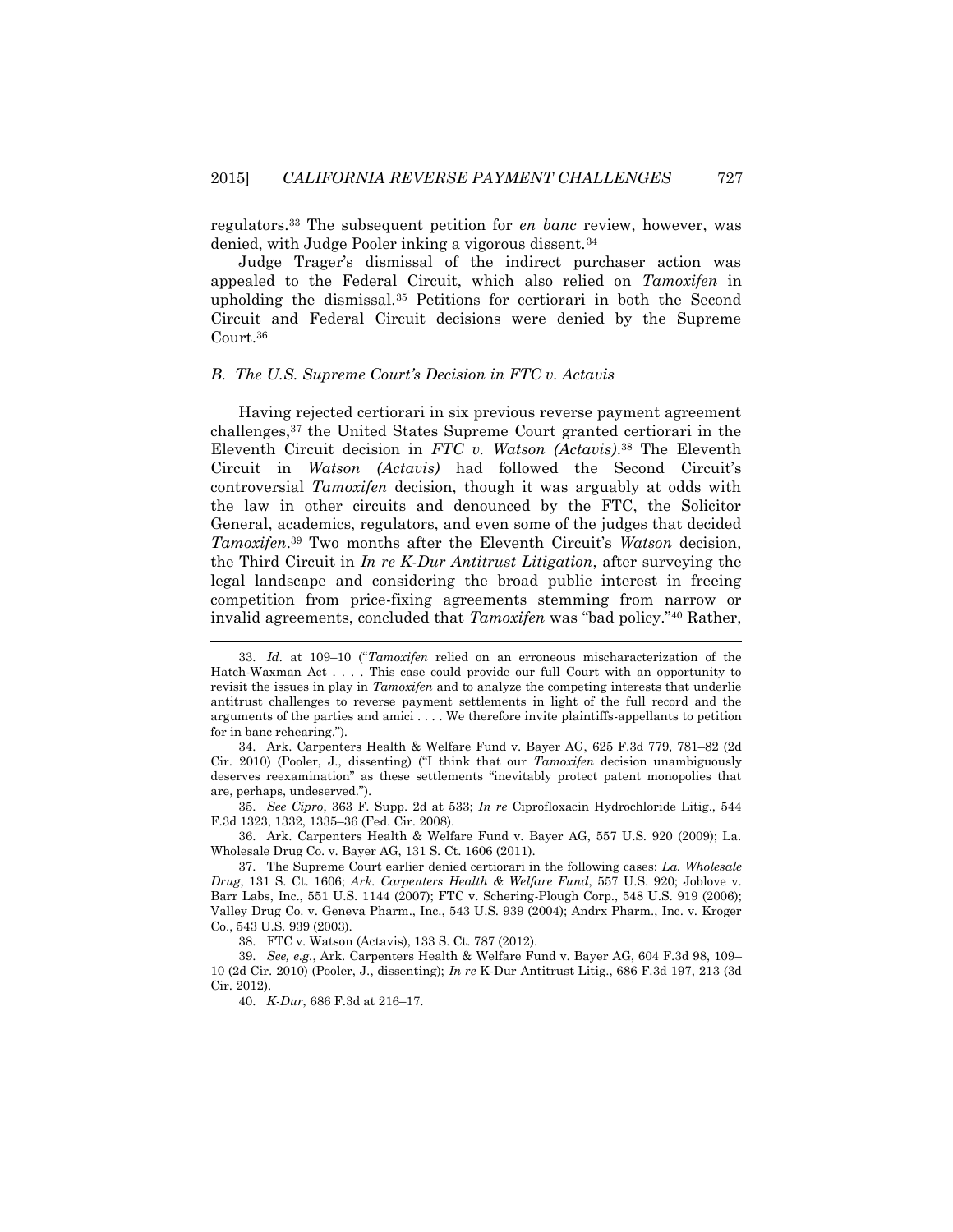*K-Dur* instructed that reverse payments should be considered presumptively unlawful, as they "permit the sharing of monopoly rents between would-be competitors without any assurance that the underlying patent is valid."<sup>41</sup>

In *FTC v. Actavis*, the U.S. Supreme Court in a 5-3 decision, resolved this split, rejecting *Tamoxifen* as an erroneous interpretation of federal antitrust and patent law.<sup>42</sup> The Court said that reverse payment agreements could be anticompetitive, and the presumptive immunity from antitrust under *Tamoxifen*'s "scope-of-the-patent" test was not justified under either patent or antitrust law.<sup>43</sup>

Examining the extent to which patent law protected these agreements, the Supreme Court concluded that patent law provided no comfort or support for patentees to pay their drug company rivals to stay out of their markets.<sup>44</sup> Rather, it determined that the patentee's statutory rights—"whether expressly or by fair implication"—could not be viewed as extending any right to pay-one's-rivals-not-to-compete.<sup>45</sup> The history and experience with these agreements further convinced the *Actavis* Court that paying one's rivals was not necessary to settle pharmaceutical patent litigation.<sup>46</sup>

Similarly, the Court found that the Hatch-Waxman Act did not protect reverse payments. To the contrary, it said the Act condemned such payments in both its letter and its spirit.<sup>47</sup> Finally, the *Actavis*

l

45. *Id.* at 2233 (the dissent identifies no patent statute that grants a patentee the right to pay its competitors, whether expressly or by fair implication, and such a right would be irreconcilable with the patent policy of eliminating unwarranted patent grants); *id.* at 2232 (patent-related settlement agreements can violate the antitrust laws though the patents were valid as the Sherman Act strictly limits concerted action by patent owners); *id.* at 2231 (court must balance whether the patent statute specifically gives a right to restrain competition in the manner challenged against available lesser restraints and the prohibitions against monopolies).

<sup>41.</sup> *Id.* at 215–16, 218.

<sup>42.</sup> FTC v. Actavis, 133 S. Ct. 2223, 2234–35 (2013) (payments by patentee in return for staying out of the market simply keeps prices at patentee-set monopoly levels while dividing those monopoly returns with its rivals all at the expense of the consumer); *id.* at 2237 (large unjustified payments can bring the risk of significant anticompetitive effects).

<sup>43.</sup> *Id.* at 2232–33.

<sup>44.</sup> *Id.* at 2231 ("It would be incongruous to determine antitrust legality by measuring the settlement's anticompetitive effects solely against patent law . . . ."); *id.* at 2230 (even if the agreements' anticompetitive effects are within the scope of the exclusionary potential of the patent, they are not immunized from antitrust attack); *id.* at 2234 ("[P]ayment in effect amounts to a purchase by the patentee of the exclusive right to sell its product . . . .").

<sup>46.</sup> *Id.* at 2237.

<sup>47.</sup> *Id.* at 2234.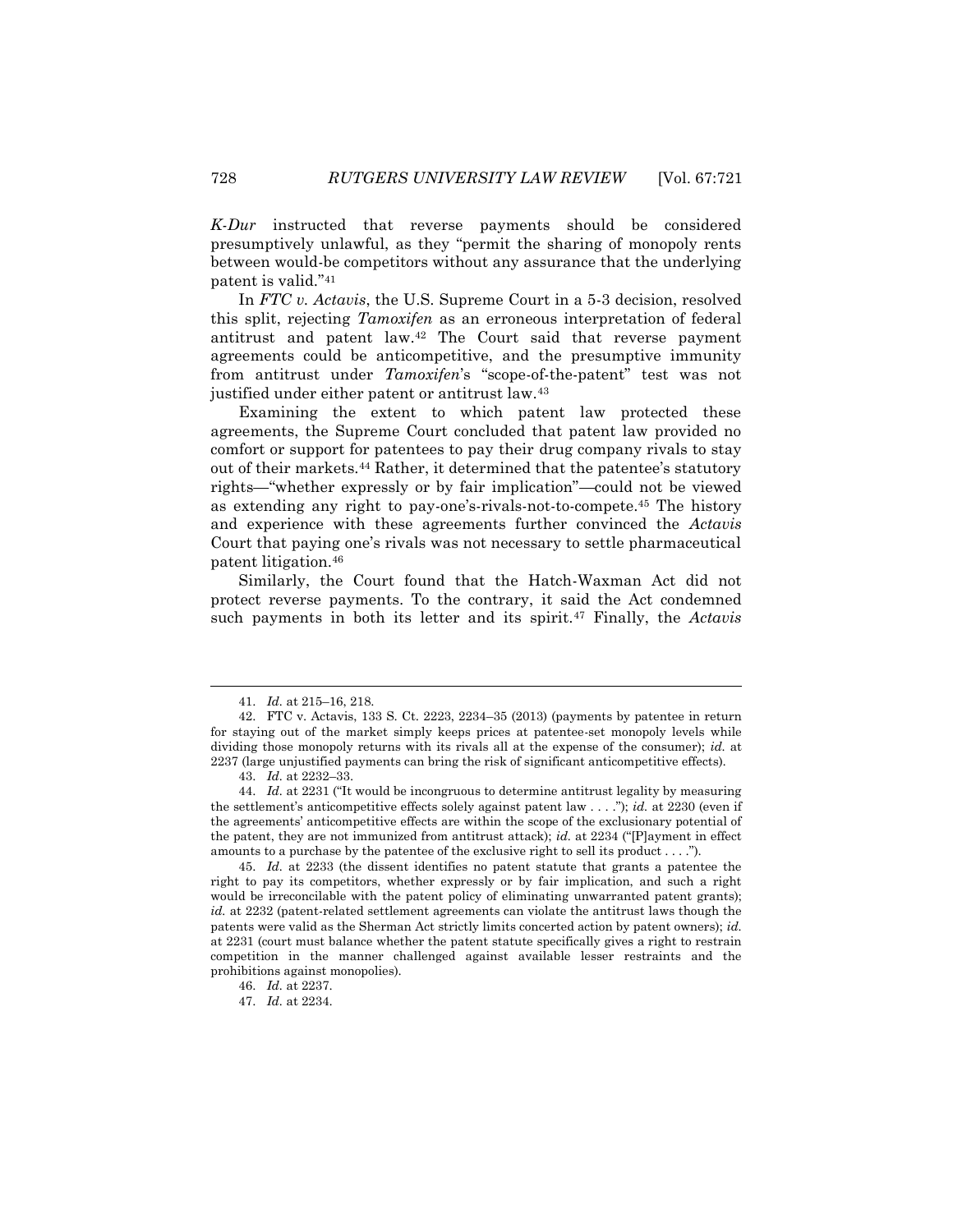Court also rejected any pro-settlement policy as a justification for reverse payment agreements.<sup>48</sup>

While *Actavis* restored antitrust scrutiny of these agreements, it fell short of adopting the approaches urged by the FTC, the states' attorneys general, and private plaintiffs. They had all urged the Court to treat the agreements as *per se* illegal, presumptively illegal, subject to a quick-look test, or some variant thereof.<sup>49</sup> However, the Court disagreed, instead ruling that the agreements were to be evaluated under a rule of reason, using "traditional antitrust factors."<sup>50</sup> But the Court left it to the trial courts to further flesh out that standard, vaguely instructing trial courts that they:

can structure antitrust litigation so as to avoid, on the one hand, the use of antitrust theories too abbreviated to permit proper analysis, and, on the other, consideration of every possible fact or theory irrespective of the minimal light it may shed on the basic question—that of the presence of significant unjustified anticompetitive consequences.<sup>51</sup>

Predictably, this "instruction" has generated a surfeit of commentary,<sup>52</sup> while courts overseeing the bountiful post-*Actavis* lawsuits struggle to divine the intended boundaries of *Actavis*. 53

<sup>48.</sup> *Actavis*, 133 S. Ct. at 2234–35.

<sup>49.</sup> *Id.* at 2237.

<sup>50.</sup> *Id.* at 2231.

<sup>51.</sup> *Id.* at 2238.

<sup>52.</sup> *See, e.g.*, the Fall 2013 issue of *Antitrust*, which is dedicated to this commentary, containing some nine articles on the topic. *See also* articles cited in Michael Carrier, *Payment After Actavis*, 100 IOWA L. REV. 7, 10 (2014); Allison A. Schmitt, *Competition Ahead? The Legal Landscape for Reverse Payment Agreements After* Federal Trade Commission v. Actavis, Inc., 29 BERKELEY TECH. L.J. 493 (2014); Seth Silber, Jonathan Lutinski & Ryan Maddock, *"Good Luck" Post-*Actavis*: Current State of Play on "Pay-for-Delay" Settlements*, COMPETITION POL'Y INT'L (Nov. 2014), *available at* www.wsgr. com/publications/PDFSearch/Silber-1114.pdf.

<sup>53.</sup> *See, e.g.*, United Food & Commercial Workers Local 1776 v. Teikoku Pharma USA, Inc., No. 14-md-02521, 2014 WL 6465235, at \*6–13 (N.D. Cal. Nov. 17, 2014); Time Ins. Co. v. Astrazeneca AB, No. 14-4149, 2014 WL 4933025, at \*2–3 (E.D. Pa. Oct. 1, 2014); *In re* Niaspan Antitrust Litig., No. 13-MD-2460, 2014 WL 4403848, at \*10–11 (E.D. Pa. Sept. 5, 2014); cases discussed in Silber, Lutinski & Maddock, *supra* note 52.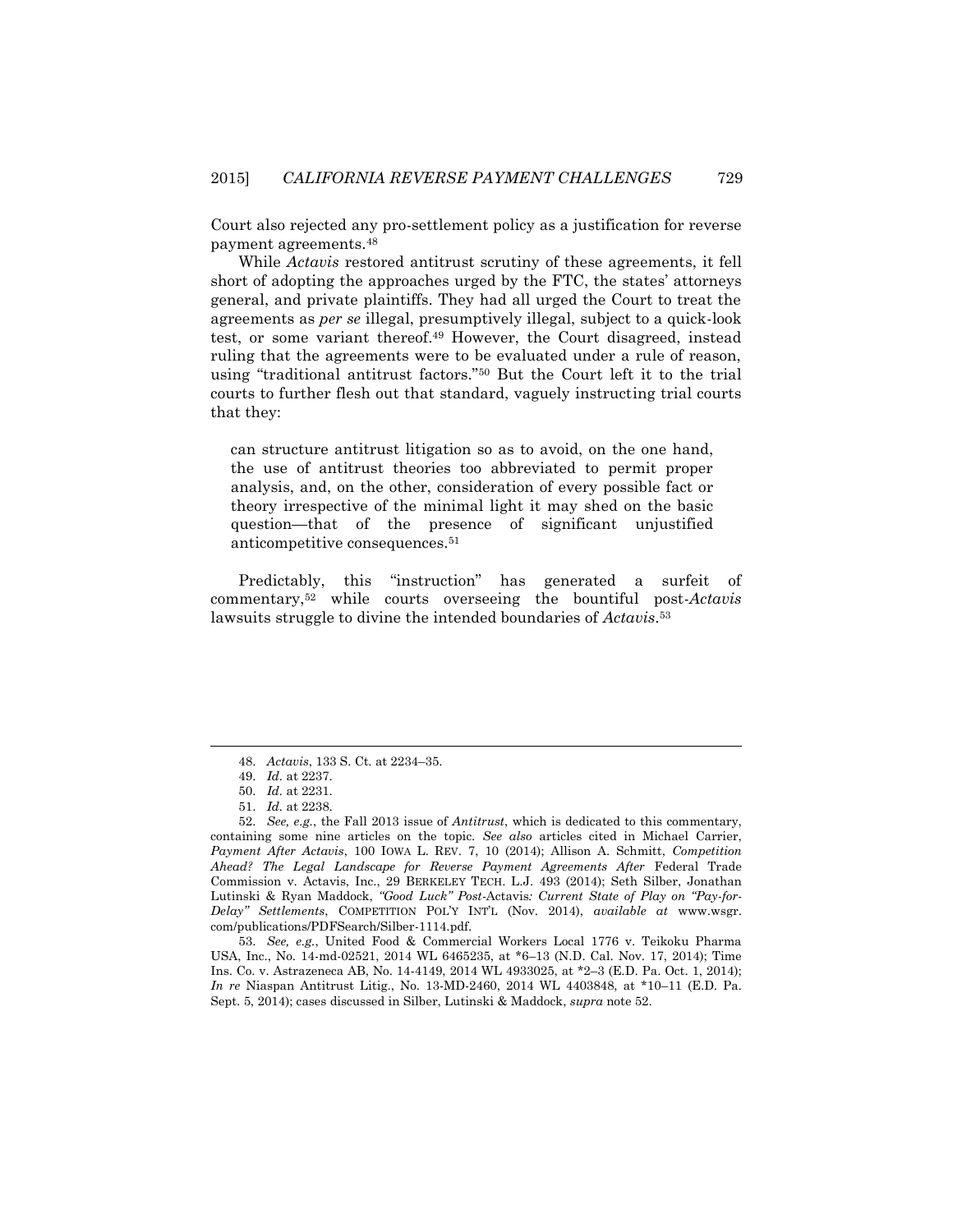### *C. California Litigation Challenging the Cipro Agreement Under California State Law and the Call for a Stricter Approach*

While the federal Cipro cases wound their way through the federal system to their ultimate dismissals based on the now-rejected *Tamoxifen* reasoning, a group of plaintiffs brought actions in the Superior Court of San Diego challenging the Cipro agreements under California state competition laws, specifically California's Cartwright Act,<sup>54</sup> Unfair Competition Law ("UCL"),<sup>55</sup> and common law monopolization. The defendants removed the cases to a New York federal court, unsuccessfully arguing that they involved federal patent law questions requiring exclusive federal jurisdiction.<sup>56</sup> After remand, the San Diego trial judge certified a class of consumers and payers who purchased Cipro after the date of the settlement; the class certification was affirmed on appeal.<sup>57</sup>

In August 2009, the San Diego trial judge granted summary judgment to the defendants, finding the agreements were not "outside the exclusionary scope" of the Bayer patent, and that there was no reason in interpreting California state law to depart from the "dispositive" federal court rulings under the Sherman Act.<sup>58</sup> On appeal, the California Court of Appeal agreed with the reasoning in *Tamoxifen*, announcing that it applies equally to claims under the Cartwright Act as to the Sherman Act claims.<sup>59</sup> Unless the patent was procured by fraud or enforcement actions were objectively baseless, the court of appeal concluded "in accordance with *Cipro II* and *Tamoxifen*," that a reverse payment agreement would not violate the Cartwright Act.<sup>60</sup> The court then dismissed the UCL claims, citing its Cartwright Act references.<sup>61</sup>

 $\overline{\phantom{a}}$ 

57. *In re* Cipro Cases I & II, 17 Cal. Rptr. 3d 1, 12 (Ct. App. 2004).

<sup>54.</sup> CAL. BUS. & PROF. CODE §§ 16720–16726 (2015).

<sup>55.</sup> *Id.* §§ 17200–17204.

<sup>56.</sup> The California state claim lawsuits challenging the Cipro agreements had been removed to federal court and remanded back to the California Superior Court in *In re Cipro I & II*, 166 F. Supp. 2d 740, 755 (E.D.N.Y. 2001), which rejected both the federal question and the diversity jurisdiction arguments. State law claims were also filed under Wisconsin law and remanded after removal in *Meyers v. Bayer AG*, 143 F. Supp. 2d 1044, 1053 (E.D. Wis. 2001). Following remand, the Wisconsin claims were dismissed for failure to state a claim, but on appeal, the Wisconsin Supreme Court held that some stated a claim under Wisconsin antitrust laws. Meyers v. Bayer AG, 735 N.W.2d 448 (Wis. 2007).

<sup>58.</sup> Coordination Proceeding, *In re* Cipro Cases I & II, No. JCCP4154, 2009 WL 2700124, at \*2, \*4 (Cal. Super. Ct. Aug. 21, 2009). It also overruled all objections to the defendants' evidence. *Id.* at \*8.

<sup>59</sup>*. In re* Cipro Cases I & II*,* 134 Cal. Rptr. 3d 165, 183–84 (Ct. App. 2011).

<sup>60.</sup> *Id.* at 184.

<sup>61.</sup> *Id.* at 192–93.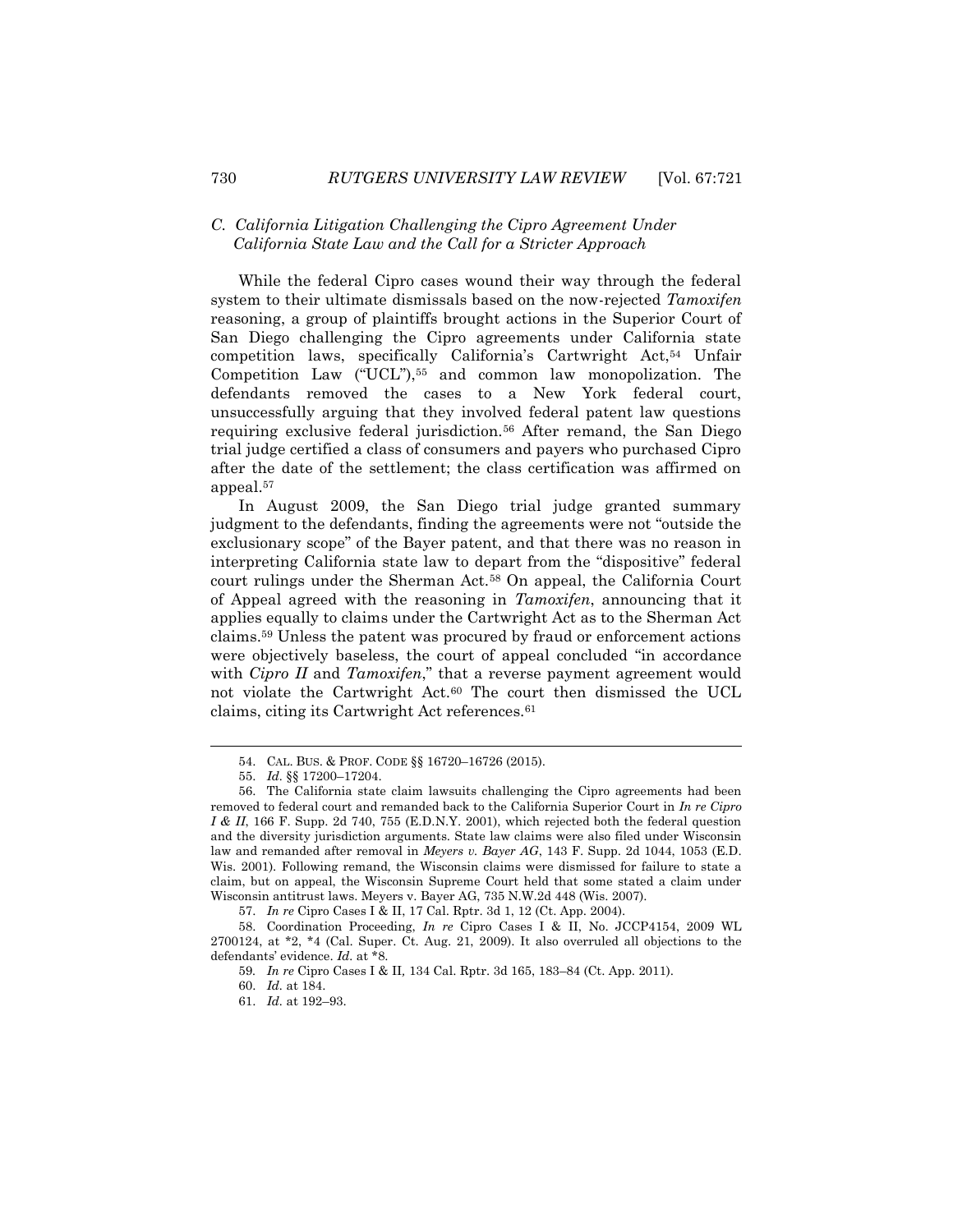On appeal, Bayer had also argued that federal patent law preempted those Cartwright claims based on sham litigation. In dictum, the court of appeal, confusing federal jurisdiction with preemption, announced that "plaintiffs' claim that Bayer's infringement suit against Barr was objectively baseless due to Bayer's inequitable conduct . . . is preempted by federal patent law because . . . [it] necessarily depends on resolution of a substantial question of federal patent law."<sup>62</sup>

The parties' petition for review with the California Supreme Court was granted on February 15, 2012.<sup>63</sup> After the parties had briefed the merits of the appeal, the U.S. Supreme Court announced the *Actavis* decision, prompting the California Supreme Court to request additional briefing on the import of *Actavis* to the standard under California state antitrust law. The plaintiffs, the California Attorney General, and a group of forty-nine law and economics professors all urged the California Supreme Court to adopt a standard more aggressively pro-enforcement than was done in *Actavis*, championing adoption of a *per se* illegal standard, a "constrained rule of reason," or a *per se* illegal structure with a few carve-outs.<sup>64</sup> All predicated their arguments on the dimensions of California's competition laws that differed in language, policy, and mandate from those of federal antitrust law.

In response to these proposed approaches to California state law, the defendants and their supporting amici objected to any state-specific approach not faithfully mirroring *Actavis*. <sup>65</sup> Such a differing approach, they argued, could not be countenanced in state courts due to exclusive federal court jurisdiction, and in any event, would be preempted by federal antitrust and patent laws.<sup>66</sup> Part II addresses these objections,

l

65. Chamber of Commerce of the United States of America Amicus Curiae Brief Supporting Respondents (Defs. Briefs on Merits) at 15–16, *In re* Cipro Cases I & II, No. S198616 (Cal. Mar. 18, 2014), 2014 WL 1385469, at \*15–16. One amicus, however, argues that the state is allowed to be more permissive but not more restrictive in its laws. Supplemental Letter Brief of Washington Legal Foundation as Amicus Curiae Supporting Respondents at 8, *In re* Cipro Cases I & II, No. S198616 (Cal. Mar. 19, 2014), 2014 WL 1765266, at \*8.

66. Chamber of Commerce of the United States of America Amicus Curiae Brief Supporting Respondents, *supra* note 65, at 10–11; Supplemental Letter Brief of Washington Legal Foundation as Amicus Curiae Supporting Respondents, *supra* note 65, at 5.

<sup>62.</sup> *Id.* at 169–70, 189.

<sup>63.</sup> *In re* Cipro Cases I & II, 269 P.3d 653 (Cal. 2012).

<sup>64.</sup> Appellants' Reply Brief on the Merits, *supra* note 23, at 6–9; Amicus Brief of the California Attorney General at 20, *In re* Cipro Cases I & II, No. S198616 (Cal. Mar. 19, 2014), 2014 WL 1765268, at \*20; (Proposed) Brief of Amicus Curiae American Antitrust Institute Supporting Petitioners at 2–3, *In re* Cipro Cases I & II, No. S198616 (Cal. Mar. 25, 2014), 2014 WL 1765272, at \*2–3; Proposed Brief of Amici Curiae 49 Professors Supporting Petitioners at 22–23, *In re* Cipro Cases I & II, No. S198616 (Cal. Mar. 25, 2014), 2014 WL 1765271, at \*22–23.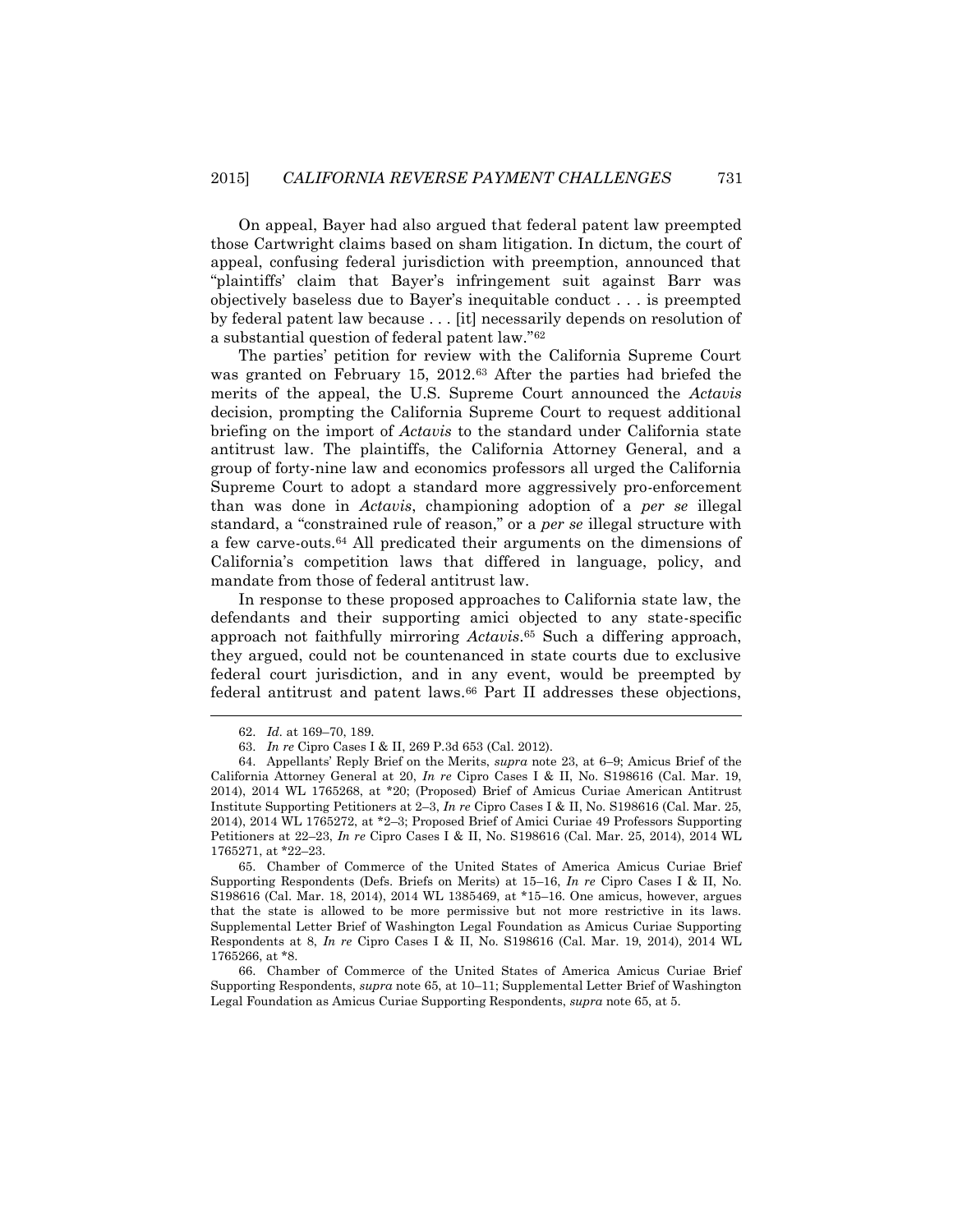demonstrating that they are ultimately without merit, and should be easily overcome, clearing the way for the novel California approaches to reverse payments as detailed in Part III.

## II. FEDERAL LAW DOES NOT LIMIT STATE CHALLENGES TO REVERSE PAYMENTS

Though the Supreme Court's decision in *Actavis* defined the boundaries of federal law's application to reverse payments, its limitations need not, and should not, be read to extend to state law. Nor should it be read to foreclose the possibility of liability, or broader liability, under state law. Nonetheless, defendants and their supporting amici in *Cipro* have put forth several legal theories claiming that federal law, as set forth in *Actavis*, presents the exclusive standard for liability resulting from reverse payments, or that any such cases must be adjudicated in federal court. The following discussion addresses each of these arguments.

## *A. Exclusive Federal Court Jurisdiction of Patent Cases Should Not Preclude State Court Challenges*

The *Cipro* defendants asserted at the outset of the case that reverse payment challenges are subject to exclusive federal jurisdiction and cannot proceed in state courts. This argument relies on an interpretation of 28 U.S.C. § 1338(a), which provides that the U.S. district courts "shall have original jurisdiction of any civil action arising under any Act of Congress relating to patents . . . . No State court shall have jurisdiction over any claim for relief arising under any Act of Congress relating to patents."<sup>67</sup> Challenges to reverse payment agreements, so the argument goes, "relate to patents," and thereby trigger exclusive federal jurisdiction. While that argument may have had some resonance years

<sup>67.</sup> 28 U.S.C.A. § 1338(a). Jurisdiction is decided at the outset of the litigation, based on the plaintiff's well-pleaded complaint, even after the case has been tried or judgment has been entered. E-Pass Techs., Inc. v. Moses & Singer, LLP, 117 Cal. Rptr. 3d 516, 523–25 (Ct. App. 2010). Federal patent defenses raised in the answer and federal counterclaims are not considered in determining the Section 1338 jurisdiction. Applera Corp. v. MP Biomedicals, LLC, 93 Cal. Rptr. 3d 178, 188–89 (Ct. App. 2009); *E-Pass Techs.*, 117 Cal. Rptr. 3d at 524. Similarly, subsequent arguments and theorizing in the case after the complaint is filed do not alter that result, else venue of the action could change with every change in the arguments and theories being pursued in the case. *See* Christianson v. Colt Indus. Operating Corp., 486 U.S. 800, 814 (1988) (28 U.S.C.A. § 1338(a) jurisdiction is determined by "reference to the well-pleaded complaint, not the well-tried case.").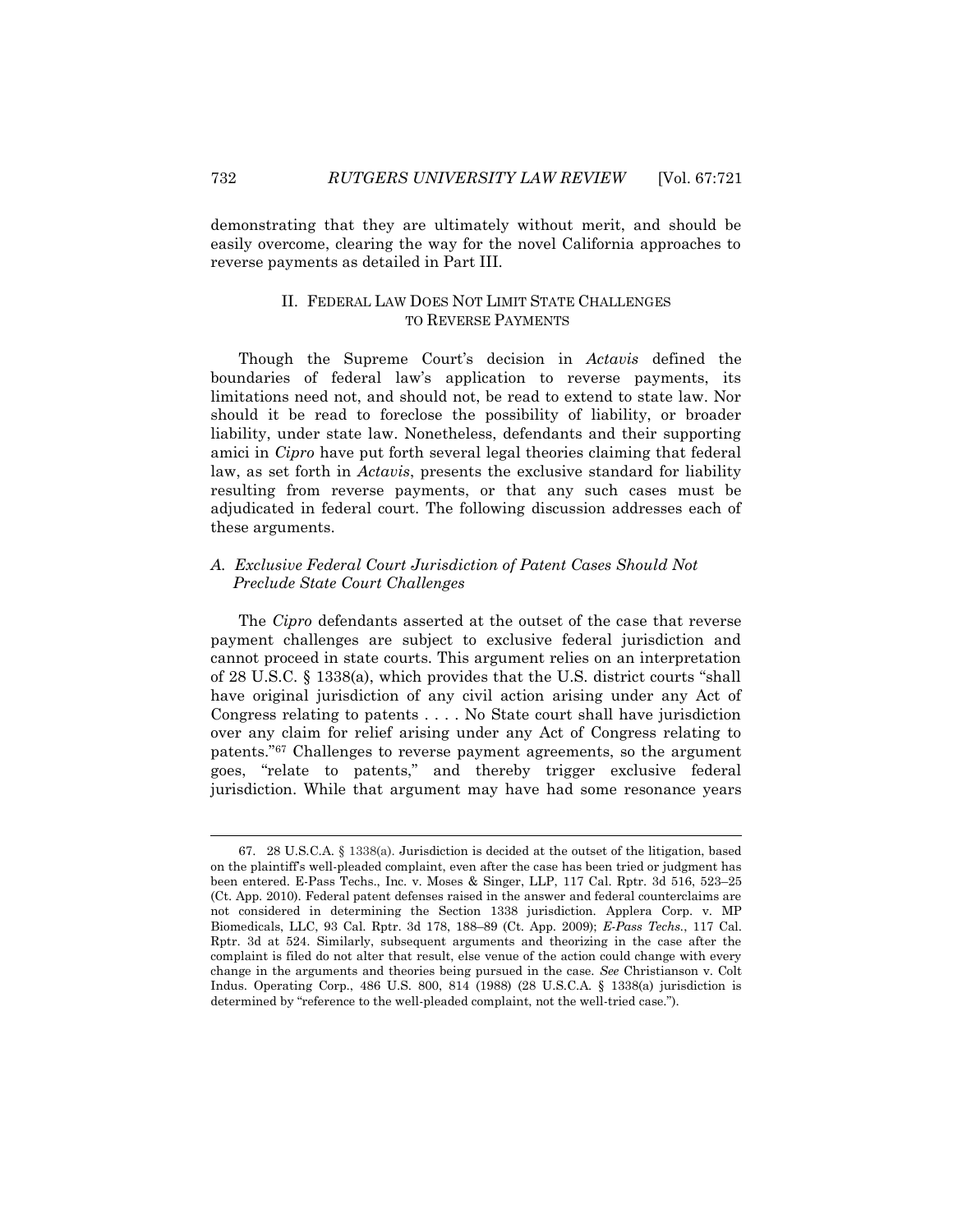ago, the U.S. Supreme Court's recent *Gunn v. Minton* decision<sup>68</sup> should disarm any future arguments.

Despite resolution of an early jurisdictional battle in *In re Cipro I & II* in favor of state court jurisdiction,<sup>69</sup> on appeal, federal court jurisdiction was visited anew after oblique challenges by defendants. But the court of appeal responded with a confused ruling that the sham litigation claims were preempted by federal patent law because plaintiffs' rights to relief on those claims necessarily depended on resolution of a "substantial question of patent law."<sup>70</sup> While the ruling was expressed as one of "preemption," it cited 28 U.S.C. § 1338(a), which defines federal courts' exclusive jurisdiction over certain patent cases, and utilized a "resolution of a substantial question of patent law" metric, which is a jurisdictional rather than a preemption test.<sup>71</sup> Whether the case must be litigated in federal court due to the patent issues triggering Section 1338(a), exclusive federal court jurisdiction is a separate and distinct inquiry from the issue of whether federal patent law preempts state antitrust claims because of the Constitution's Supremacy Clause. Despite that, these issues are often confused as they were by the court of appeal in *Cipro*.

It is well established that California state courts are capable of resolving complex cases involving possible patent issues, and have been doing so in a wide variety of cases for more than one-hundred years.<sup>72</sup> In strongly rejecting any notion that state courts are inferior or incapable of resolving patent issues, a California appellate court in *Caldera Pharmaceuticals, Inc. v. Regents of University of California* noted the "formidable heritage that defendants must push aside to divest a California court of the power" to entertain state claims relating to

<sup>68.</sup> Gunn v. Minton, 133 S. Ct. 1059 (2013).

<sup>69.</sup> *In re* Ciprofloxacin Hydrochloride Antitrust Litig., 166 F. Supp. 2d 740 (E.D.N.Y. 2001). Petitioners' California claims had been removed to federal court and remanded back to superior court, after the Eastern District of New York found the resolution of the state claims did not depend on resolution of patent law claims so as to come within the federal courts' exclusive jurisdiction.

<sup>70.</sup> *In re* Cipro Cases I & II, 134 Cal. Rptr. 3d 165, 169–70 (Ct. App. 2011), *rev. granted*, 269 P.3d 653 (Cal. 2012).

<sup>71.</sup> *Id.* at 189.

<sup>72.</sup> Caldera Pharm., Inc. v. Regents of Univ. of Cal., 140 Cal. Rptr. 3d 543, 554 (Ct. App. 2012); Linear Tech. Corp. v. Applied Materials, Inc., 61 Cal. Rptr. 3d 221, 228–29 (Ct. App. 2007) ("The fact that an issue of patent law may be relevant in the interpretation of a contractual dispute cannot possibly convert a suit for breach of contract into one arising under the patent laws as required to render the jurisdiction of the district court based on [S]ection 1338"); *see also* Miller v. Lucas, 124 Cal. Rptr. 500, 501–02 (Ct. App. 1975); Rogers v. Hensley, 14 Cal. Rptr. 870, 871–73 (Dist. Ct. App. 1961).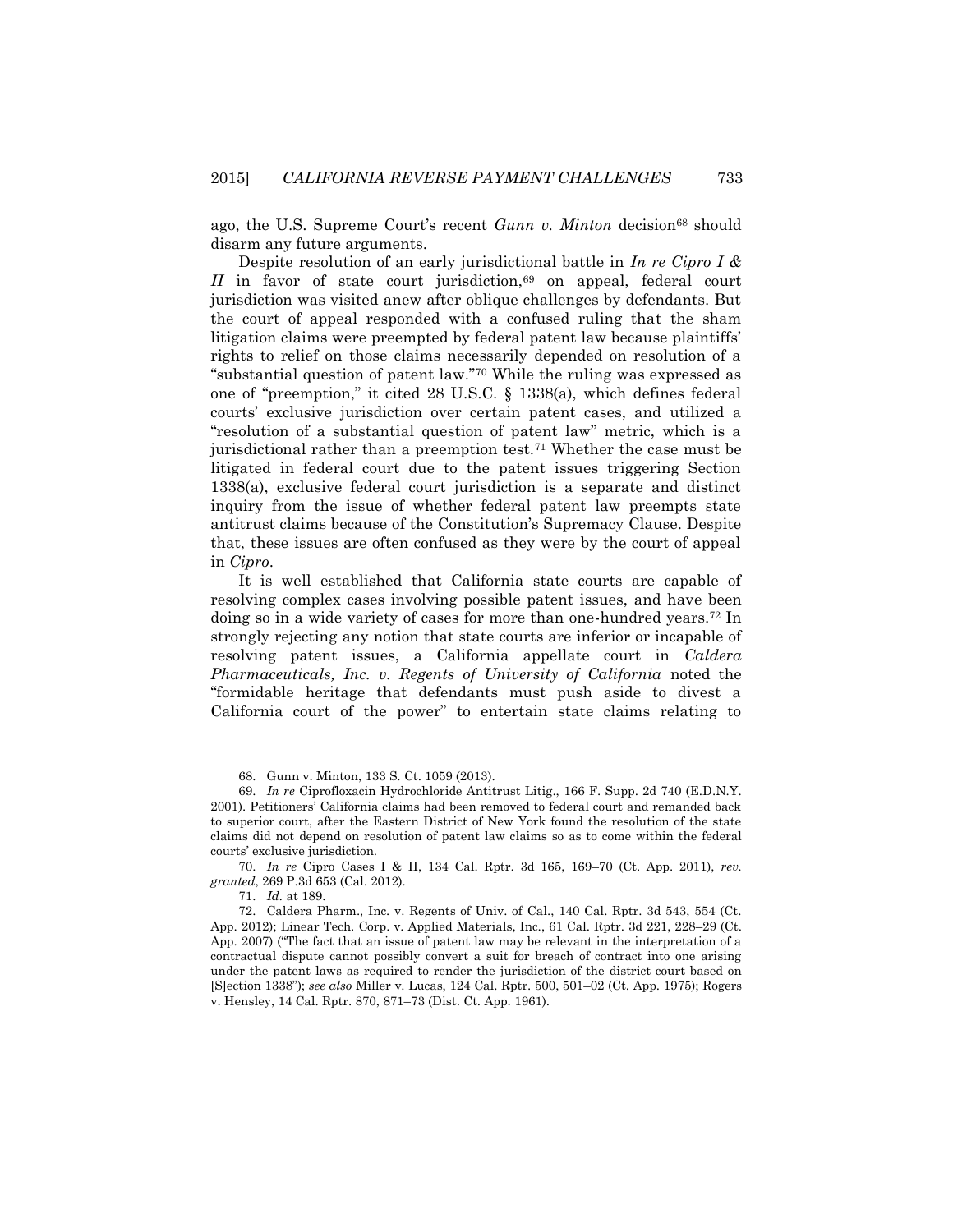patents.<sup>73</sup> Even federal law has long recognized California state courts' qualifications to decide patent law issues arising in state cases.<sup>74</sup>

Notwithstanding the state courts' recognized ability to handle patent law issues, case law has been less than resolute as to when patent law issues became so "substantial" as to trigger "arising under" exclusive federal jurisdiction under Section 1338(a). In *Christianson v. Colt Industries Operating Corp*., the Supreme Court clarified that "arising under" jurisdiction "extends only to those cases in which . . . the plaintiff's right to relief necessarily depends on resolution of a substantial question of federal patent law, in that patent law is a necessary element of one of the well-pleaded claims."<sup>75</sup> This oft-litigated prong produced unpredictable results, with some courts inclined to find any potential patent issue to be "substantial," while others were undeterred by ancillary patent issues.<sup>76</sup>

Following the *Cipro* briefing on the merits, the U.S. Supreme Court in 2012, in *Gunn v. Minton*, <sup>77</sup> clarified *Christianson*, explaining that state

*Id.* at 547, 554, 560 (citations, footnote, and internal quotation marks omitted).

l

<sup>73.</sup> *Caldera Pharm.*, 140 Cal. Rptr. 3d at 560. The court in *Caldera* explained:

The appearance of a patent in state court is more than likely to unsettle lawyers and judges . . . . [T]his trepidation is unreasonably exaggerated . . . . [S]tate courts retain jurisdiction over a wide variety of suits involving contracts affecting patent rights or involving tort claims arising out of interference with business relations in which patent rights are implicated, and are regularly called upon to determine the scope and validity of federal patents with the clear bless[ing] of the United States Supreme Court . . . . [A] state law tort claim is not preempted by the federal patent law, even if it requires the state court to adjudicate a question of federal patent law, provided the state cause of action . . . is not an impermissible attempt to offer patent-like protection to subject matter addressed by federal law.

<sup>74.</sup> *See, e.g*., Christianson v. Colt Indus. Operating Corp., 486 U.S. 800 (1988); Jacobs Wind Elec. Co. v. Fla. Dep't of Transp., 919 F.2d 726, 728 (Fed. Cir. 1990) ("[A]lthough a state court is without power to invalidate an issued patent, there is no limitation on the ability of a state court to decide the question of validity when properly raised in a state court proceeding.").

<sup>75.</sup> *Christianson*, 486 U.S. at 801. As a result, the potential existence of federal patent *defenses* does not alone render a case subject to the exclusive jurisdiction of the federal courts. *Id.* at 809. A cause of action is not created by federal patent law, and therefore does not satisfy the first prong of the *Christianson* test, where the plaintiff does not sue the defendant for patent infringement or for declaratory judgment on patent issues, such as patent validity. *See* Applera Corp. v. MP Biomedicals, LLC, 93 Cal. Rptr. 3d 178, 188–90 (Ct. App. 2009).

<sup>76.</sup> *See* Stephen Holtzman et al., *State Antitrust Law and Intellectual Property*, *in* CALIFORNIA STATE ANTITRUST AND UNFAIR COMPETITION LAW § 12.04 (Cheryl L. Johnson et al. eds., 2014).

<sup>77.</sup> 133 S. Ct. 1059 (2013).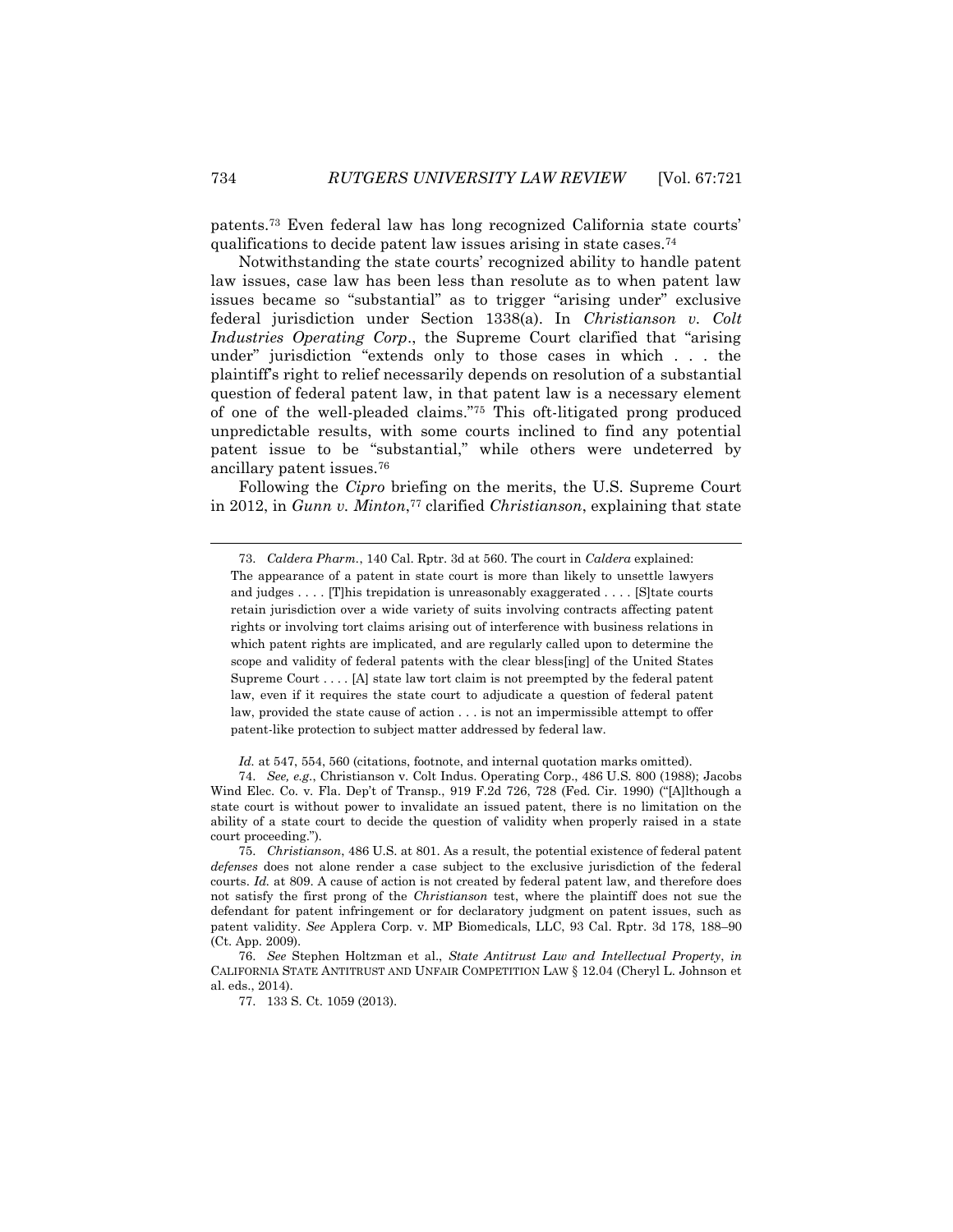claims having subsidiary patent issues belong in the state courts except for a very "special and small category" of cases.<sup>78</sup> The *Gunn* Court limited "arising under" jurisdiction to those state law claims raising a patent issue that is: (1) necessarily raised; (2) actually disputed; (3) substantial; and (4) capable of resolution in federal court without disrupting the federal-state balance approved by Congress.<sup>79</sup> Only where "all four of these requirements are met . . . jurisdiction is proper because there is a 'serious federal interest in claiming the advantages thought to be inherent in a federal forum,' which can be vindicated without disrupting Congress's intended division of labor between state and federal courts."<sup>80</sup> While intending to bring some order to the "unruly" jurisdictional doctrine, the Supreme Court noted it was not creating new law or even painting on a blank canvas, but rued that "the canvas looks like one that Jackson Pollock got to first."<sup>81</sup>

Since *Actavis* established that patent law does not shield reverse payment agreements from antitrust scrutiny, challenges to the agreements cannot present the kind of disputed and substantial patent issues under federal patent laws required by *Gunn*. Moreover, ample federal precedent establishes that reverse payment cases are not to be treated as arising under or requiring a resolution of a substantial issue of patent law under Section 1338(a). This is made clear because appeals from the many district court rulings on the legality of reverse payment agreements have gone to the regional circuit courts in the Second, Third, Sixth, and Eleventh Circuits<sup>82</sup> rather than to the Federal Circuit, the exclusive appellate court for cases arising under patent law.<sup>83</sup> In the one reverse payment case that went to the Federal Circuit (due to the

<sup>78.</sup> *Id.* at 1064. *Gunn* held that only those claims that necessarily raise disputed and substantial issues of patent law implicating substantial federal interests were subject to exclusive federal court jurisdiction. It also rejected any notion that federal courts' greater familiarity with patent law would trigger exclusive federal court jurisdiction. *Id.* at 1068.

<sup>79.</sup> *Id.* at 1065. "[A]lthough the state courts must answer a question of patent law to resolve Minton's legal malpractice claim, their answer will have no broader effects." *Id.* at 1068.

<sup>80.</sup> *Id.* (internal citation omitted).

<sup>81.</sup> *Id.*

<sup>82.</sup> *See, e.g.*, Andrx Pharms., Inc. v. Biovail Corp., 256 F.3d 799 (D.C. Cir. 2001); *In re* Cardizem CD Antitrust Litig., 332 F.3d 896 (6th Cir. 2003); Valley Drug Co. v. Geneva Pharms., Inc., 344 F.3d 1294 (11th Cir. 2003); Schering-Plough Corp. v. FTC, 402 F.3d 1056 (11th Cir. 2005); *In re* Ciprofloxacin Hydrochloride Litig., 363 F. Supp. 2d 514 (E.D.N.Y 2005); *In re* Ciprofloxacin Hydrochloride Litig., 544 F.3d 1323 (Fed. Cir. 2008); Ark. Carpenters Health & Welfare v. Bayer AG, 604 F.3d 98, 108 (2d Cir. 2010); *In re* Tamoxifen Citrate Antitrust Litig., 466 F.3d 187 (2d Cir. 2006); FTC v. Watson (Androgel), 677 F.3d 1298 (11th Cir. 2012); *In re* K-Dur Antitrust Litig., 686 F.3d 197 (3d Cir. 2012).

<sup>83.</sup> *Cipro*, 544 F.3d at 1330 n.8.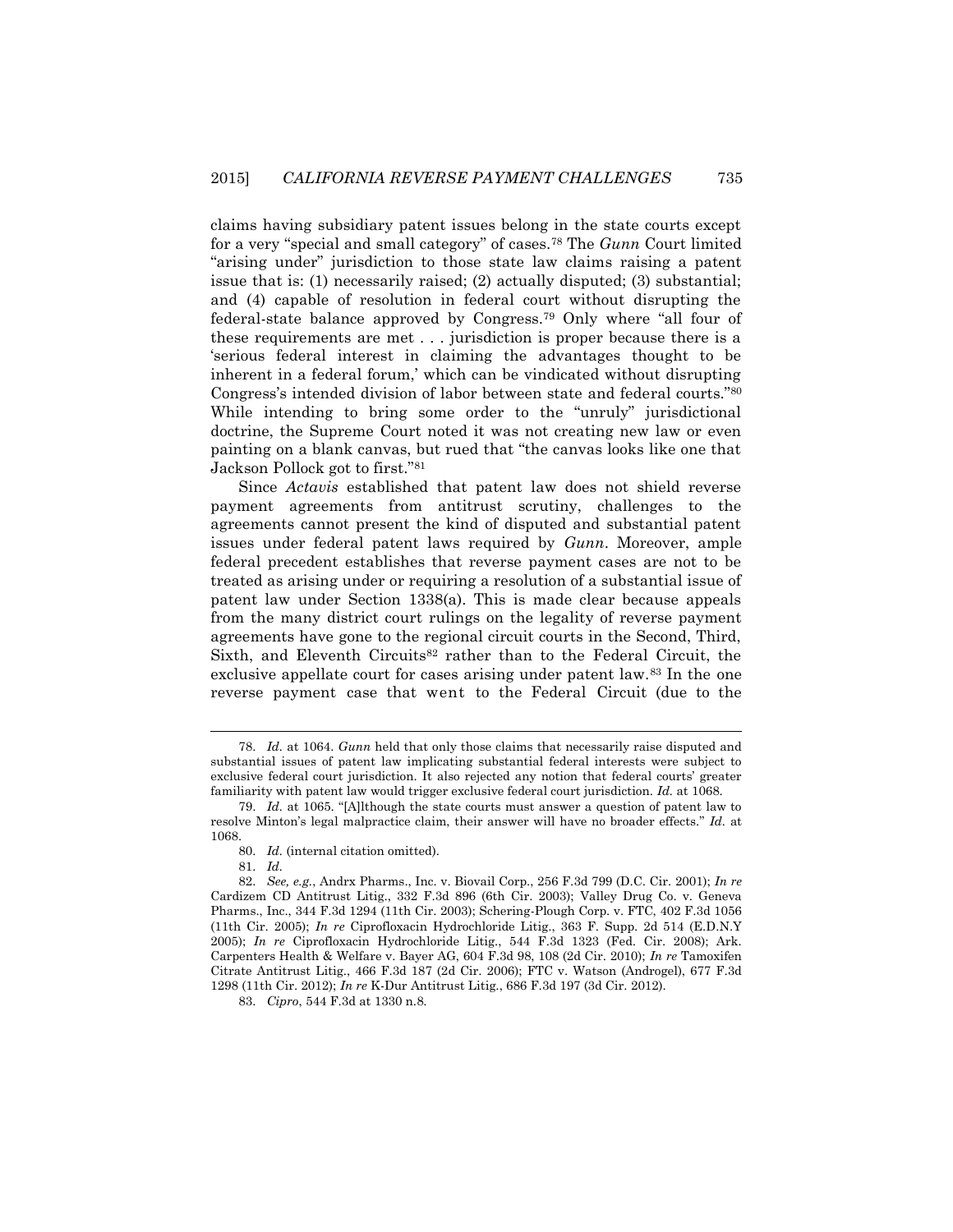presence of *Walker Process* claims), Second Circuit law rather than Federal Circuit law was applied. <sup>84</sup>

Even before *Gunn*, numerous district courts considered removal motions involving state claims challenging reverse payment agreements and the "overwhelming majority" of them found federal jurisdiction lacking.<sup>85</sup> Post-*Gunn*, this result should be practically pre-ordained, as it was in the court's decision in *Time Insurance Co. v. Astrazeneca AB*. <sup>86</sup> In that case, the court reviewed state claims challenging reverse payment agreements relating to Nexium, determining that the claims would not affect the administration of federal patent law nor have a substantial enough effect to support federal jurisdiction.<sup>87</sup>

#### *B. Federal Antitrust Law Does Not Preempt Differing State Antitrust Standards*

Claims that federal antitrust law preempts or somehow precludes the development of differing state antitrust standards for scrutinizing reverse payments were pressed in *Cipro*, <sup>88</sup> as is common in reverse payment cases. But these claims disregard long-established state and federal precedent recognizing that the development of state antitrust law distinct from and independent of federal law is healthy, lawful, and not to be disturbed by federal courts or laws.

This argument also misunderstands the federal preemption doctrine. Federal law does not prevent the states from utilizing their law to adopt either a stricter or more relaxed antitrust regime than that under the federal antitrust laws. The states' authority in this area was famously

<sup>84.</sup> *Id.* at 1332.

<sup>85.</sup> *See, e.g.*, Meyers v. Bayer AG, 143 F. Supp. 2d 1044 (E.D. Wis. 2001); *In re* Ciprofloxacin Hydrochloride Antitrust Litig., 166 F. Supp. 2d 740, 742–43 (E.D.N.Y. 2001) (citing, among others, McGrew v. Schering-Plough Corp., No. Civ. A 01-2311, 2001 WL 950790 (D. Kan. Aug 6, 2001)); Altman v. Bayer Corp., 125 F. Supp. 2d 666 (S.D.N.Y. 2000); *In re* Cardizem CD Antitrust Litig., 90 F. Supp. 2d 819, 836 (E.D. Mich. 1999) (citing additional cases).

<sup>86.</sup> No. 14-4149, 2014 WL 4933025, at \*5–8 (E.D. Pa. Oct. 1, 2014).

<sup>87.</sup> *Id.* at \*7.

<sup>88.</sup> The appellants' opening brief on the merits in *Cipro* asks, "[D]oes *Tamoxifen* preempt the Cartwright Act and prevent California courts from enforcing it?" Appellants' Opening Brief on the Merits, *supra* note 15, at 1. The Chamber of Commerce of the United States of America argued in its Amicus Curiae Brief Supporting Respondents, *supra* note 65, at 16, 18, that California's adoption of rules differing from those of federal antitrust law raised preemption concerns. The Chamber asserted that the California courts "have followed federal law on almost every antitrust issue raised over the past century" and that there is no textual distinction between the Cartwright Act and federal law mandating a result other than *Actavis*. *Id.* at 17–18.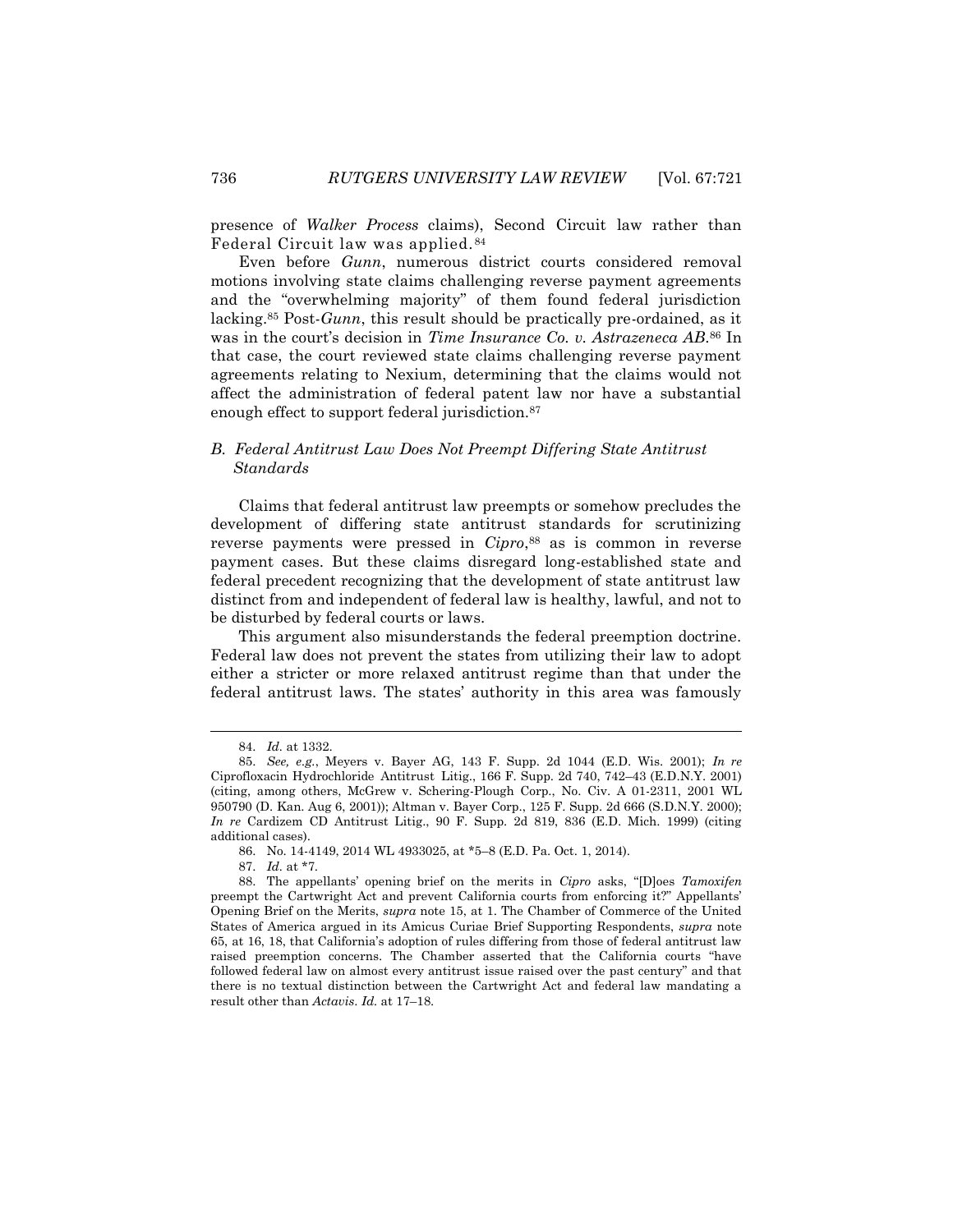demonstrated by over twenty-five states' rejection of federal law's *Illinois Brick Co. v. Illinois*<sup>89</sup> limitation.<sup>90</sup>

The U.S. Supreme Court reaffirmed this in *California v. ARC America Corp*. <sup>91</sup> Congress, the Court decreed, "intended the federal antitrust laws to supplement, not displace, state antitrust remedies" and did not indicate any "federal policy against imposing liability in addition to that imposed by federal law."<sup>92</sup> State law's provision of additional or different remedies from federal law is likewise not preempted by federal law, as recognized by the California Court of Appeal in *McKell v*. *Washington Mutual, Inc*. 93

Nor has California shrunk from enacting state competition laws broader and deeper than federal antitrust laws. In fact, California jurisprudence has boldly rejected narrower federal positions on numerous antitrust issues including resale price maintenance, 94 covenants not to compete,<sup>95</sup> sales below cost and predatory pricing,<sup>96</sup> and other anticompetitive conduct that extends beyond the reach of federal law.<sup>97</sup>

 $\overline{\phantom{a}}$ 

93. McKell v. Wash. Mut., Inc., 49 Cal. Rptr. 227, 250–51 (Ct. App. 2006); *see also* R.E. Spriggs Co. v. Adolph Coors Co., 112 Cal. Rptr. 585, 592-93 (Ct. App. 1974); Younger v. Jensen, 605 P.2d 813, 817–18 (Cal. 1980).

94. *Compare* Mailand v. Burckle, 572 P.2d 1142, 1146–48 (Cal. 1978) (finding that resale price maintenance is *per se* illegal), *with* Leegin Creative Leather Prods. v. PSKS, Inc., 551 U.S. 877, 889–91 (2007) (finding that resale price maintenance is not *per se* illegal); *see also* Durash v. Revision LP*,* No. CV 12-10296, 2013 WL 1749539, at \*1, \*6 (C.D. Cal. Apr. 10, 2013); David W. Kesselman & Trevor V. Stockinger, *Why California's Per Se Rule Against Resale Price Maintenance is Good for Businesses and Consumers*, 22 CAL. BAR. ASSOC.—COMPETITION, Fall 2013, at 88, 94 ("[T]he *per se* rule [against resale price maintenance] is likely to remain the law in California" despite the opposite result in federal law.).

95. Edwards v. Arthur Andersen, LLP, 189 P.3d 285, 290–92 (Cal. 2008) (expressly rejecting the interpretation of California law in *Campbell v. Trs. of Leland Stanford Jr. Univ.*, 817 F.2d 499 (9th Cir. 1987)).

96. Bay Guardian Co. v. New Times Media, LLC, 114 Cal. Rptr. 3d 392, 404 (Ct. App. 2010), *as modified*, (Aug. 11), *as modified on denial of reh'g*, (Sept. 8, 2010) (California's predatory pricing law is not "entirely analogous to the federal and sister-state predatory pricing laws.").

97. *See, e.g.*, CALIFORNIA STATE ANTITRUST AND UNFAIR COMPETITION LAW*, supra*  note 76, § 2.02(c) (no pass-on defense); *Id.* at § 2.04(a) (burden on defenses and proof of procompetitive justifications); *Id.* at § 3.03 (conspiracies from coercion); *Id.* at § 3.07 (differing tying standards); *Id.* at § 3.08 (percentage market exclusion on exclusive dealing arrangements); §§ 13.02–13.07 (exemptions); *Id.* at § 13.13 (statute of limitations and applicable tolling principles); *Id.* at § 14.02 (standing for indirect purchasers); *Id.* at §§ 15.01, 23.02–23.04 (availability of attorneys' fees, penalties, and other remedies); *Id.* at ch. 16 (unfair competition law which reaches conduct not illegal, but unfair or fraudulent); *Id.* 

<sup>89.</sup> 431 U.S. 720 (1977).

<sup>90.</sup> *See, e.g.*, Cal. v. ARC Am. Corp., 490 U.S. 93, 101 (1989).

<sup>91.</sup> *Id.*

<sup>92.</sup> *Id.* at 101, 105.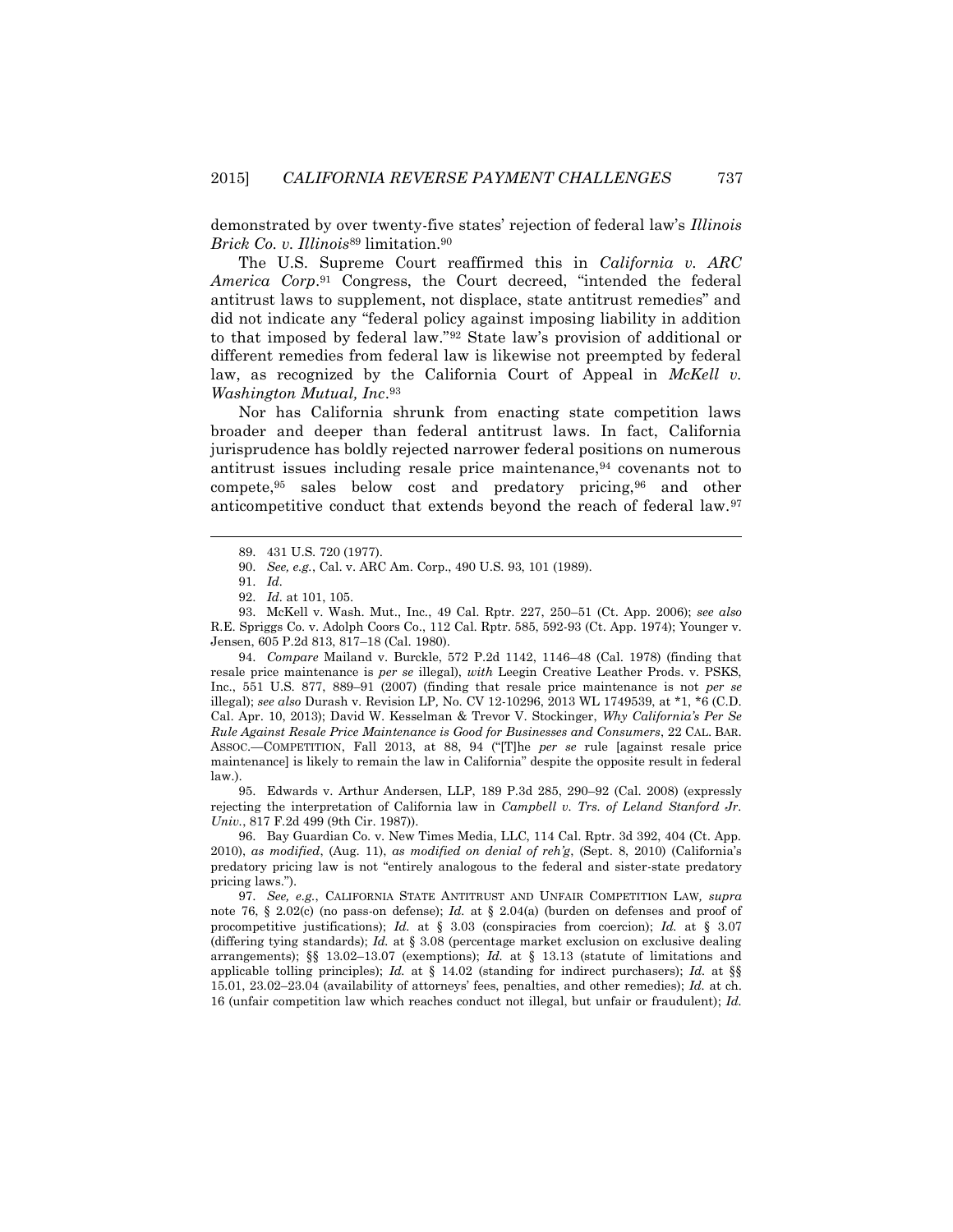As the California Supreme Court noted in *California ex rel. Van de Kamp v. Texaco, Inc.*, the text of the Cartwright Act and the Sherman Act "differ[ ] substantially," and "interpretation of the Sherman Act is *not*  directly probative of the intent of the drafters of the Cartwright Act."<sup>98</sup>

Though some states' antitrust laws have so-called "harmonization" clauses requiring that the state antitrust law follow federal antitrust law in whole or in part as a matter of substantive law, California is not one of those states. Rather, California has a single, very narrow harmonization provision, 16721.6 of the Business and Professions Code, which requires harmonization of the Cartwright Act with federal law only in two rarelyencountered situations involving letters of credit and transactions implementing discriminatory policies.<sup>99</sup> This limited harmonization statute has little or no application to reverse payment cases, as claims arising from those agreements are not brought under Section 16721.<sup>100</sup>

at ch. 18 (UPA, a collection of provisions barring below cost sales, loss leaders, secret rebates and locality discriminations); *Id.* at §§ 21.01–21.02 (differing class action standards).

98. Cal. e*x rel.* Van de Kamp v. Texaco, Inc., 762 P.2d 385, 392, 395–96 n.14 (Cal. 1988) (emphasis added). The Cartwright Act was based on the Texas and Michigan and similar state acts, *id.* at 392–93, is broader in scope and intent, see, e.g., Marin Cnty. Bd. of Realtors, Inc. v. Palsson, 549 P.2d 833, 835–37 (Cal. 1976), Union Carbide Corp. v. Superior Court*,* 679 P.2d 14, 19–21 (Cal. 1984), and has different wordings and more specific provisions condemning specific anticompetitive practices than the Sherman Act.

99. Specifically, California Business & Professions Code Section 16721.6 provides: It is the intent of the Legislature that Sections 16721 and 16721.5 be interpreted and applied so as not to conflict with federal law with respect to transactions in the interstate or foreign commerce of the United States to the extent, if any, not preempted by the Export Administration Act of 1969 as amended (50 U.S.C. App. Sec. 2401 and following) and any regulations promulgated thereunder.

CAL. BUS. & PROF. CODE § 16721.6 (2015). This harmonization provision, on its face, relates to only two narrow Cartwright provisions: Sections 16721 and 16721.5. The first provision, Section 16721, prohibits transactions to implement discriminatory policies of third parties based on "sex, race, creed, color, or national or ethnic origin." The second, Section 16721.5, prohibits letters of credit or other contracts or documents that require discrimination or certification of boycotts based on a person's lawful business associations. Violations of these two provisions are deemed unlawful restraints of trade. *Id.* §§ 16721.6, 16721.5(a). The history of this provision, designed to align interpretations of the Cartwright Act with 1977 federal legislation prohibiting compliance with a foreign boycott, is discussed in more detail in Chapter 14 of CALIFORNIA STATE ANTITRUST AND UNFAIR COMPETITION LAW, *supra* note 76.

100. *See* Clayworth v. Pfizer, Inc., 233 P.3d 1066, 1074–76 (Cal. 2010) (in noting that the text of the Cartwright Act did not answer the question of whether there was a pass-on defense, the court implicitly did not follow harmonization provisions in construing the Cartwright Act). While *In re Graphics Processing Units Antitrust Litigation*, 540 F. Supp. 2d 1085, 1097 (N.D. Cal. 2007) suggested that California has a harmonization provision, the only support cited was Section 16721.

l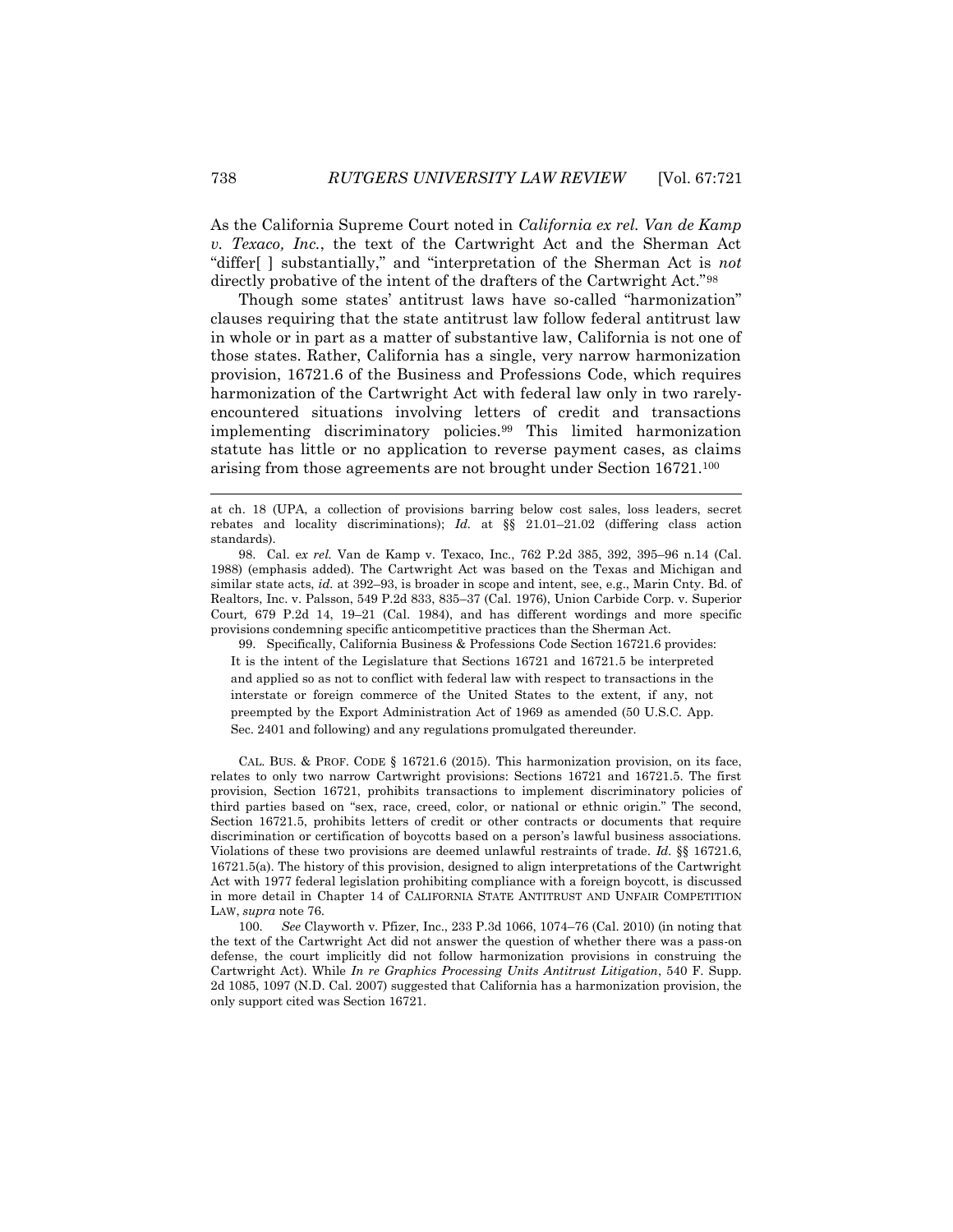#### *C. Patent Law Does Not Preempt State Antitrust Law Claims Challenging Reverse Payments*

Beyond arguments that federal antitrust law preempts state claims, pharmaceutical companies may also claim that federal *patent law*  preempts any state law rulings as to reverse payment agreements. After the defendants in *Cipro* argued patent law preemption, the California Court of Appeal announced, in dicta, that properly pled sham litigation claims are preempted by federal patent law.<sup>101</sup> The court identified no conflict with, or frustration of, patent law principles by such claims, but rather cited the fact that substantial issues of patent law might be involved.<sup>102</sup>

But preemption of a state law does not turn on the existence of substantial patent law issues, as the *Cipro* court indicated in its dicta. Rather, preemption is a question of congressional intent, which may be express or implied where Congress intended to occupy an entire field, or where compliance with both state and federal law is impossible, or if state law poses an obstacle to congressional purposes.<sup>103</sup>

Respect for California's independent sovereignty in the federal system is reflected by a strong presumption against preemption absent clear and manifest evidence that Congress intended to supersede those state laws.<sup>104</sup> Laws such as the Cartwright Act and the UCL that embody California's historic police powers are subject to a "heightened presumption against preemption by a federal law."<sup>105</sup> Moreover, this "strong presumption against displacement of state law . . . applies not only to the existence, but also to the extent, of federal preemption."<sup>106</sup>

Federal patent law contains no express preemption of California antitrust laws and has coexisted with those laws for over 100 years, demonstrating that Congress has not preempted the field.<sup>107</sup> Thus, any patent law preemption in a reverse payment case must be of the conflict or obstacle variety which occurs only where "simultaneous compliance with both state and federal directives is impossible" or, when "under the

<sup>101.</sup> *In re* Cipro Cases I & II, 134 Cal. Rptr. 3d 165, 192 (Ct. App. 2011), *rev. granted*, 269 P.3d 653 (Cal. 2012).

<sup>102.</sup> *Id.* at 189.

<sup>103.</sup> Bronco Wine Co. v. Jolly, 95 P.3d 422, 428 (Cal. 2004).

<sup>104.</sup> *In re* Farm Raised Salmon Cases, 175 P.3d 1170, 1177 (Cal. 2008).

<sup>105.</sup> Wash. Mut. Bank v. Superior Court, 115 Cal. Rptr. 2d 765, 770 (Ct. App. 2002); *accord* Cal. v. ARC Am. Corp., 490 U.S. 93, 101 (1989); *Farm Raised Salmon Cases*, 175 P.3d at 1176; Paduano v. Am. Honda Motor Co., 88 Cal. Rptr. 3d 90, 108 (Ct. App. 2009).

<sup>106.</sup> Brown v. Mortensen, 253 P.3d 522, 528 (Cal. 2011).

<sup>107.</sup> *See* Hunter Douglas, Inc. v. Harmonic Design, Inc., 153 F.3d 1318, 1334 (Fed. Cir. 1998); Bonito Boats, Inc. v. Thunder Craft Boats, Inc., 489 U.S. 141, 166 (1989).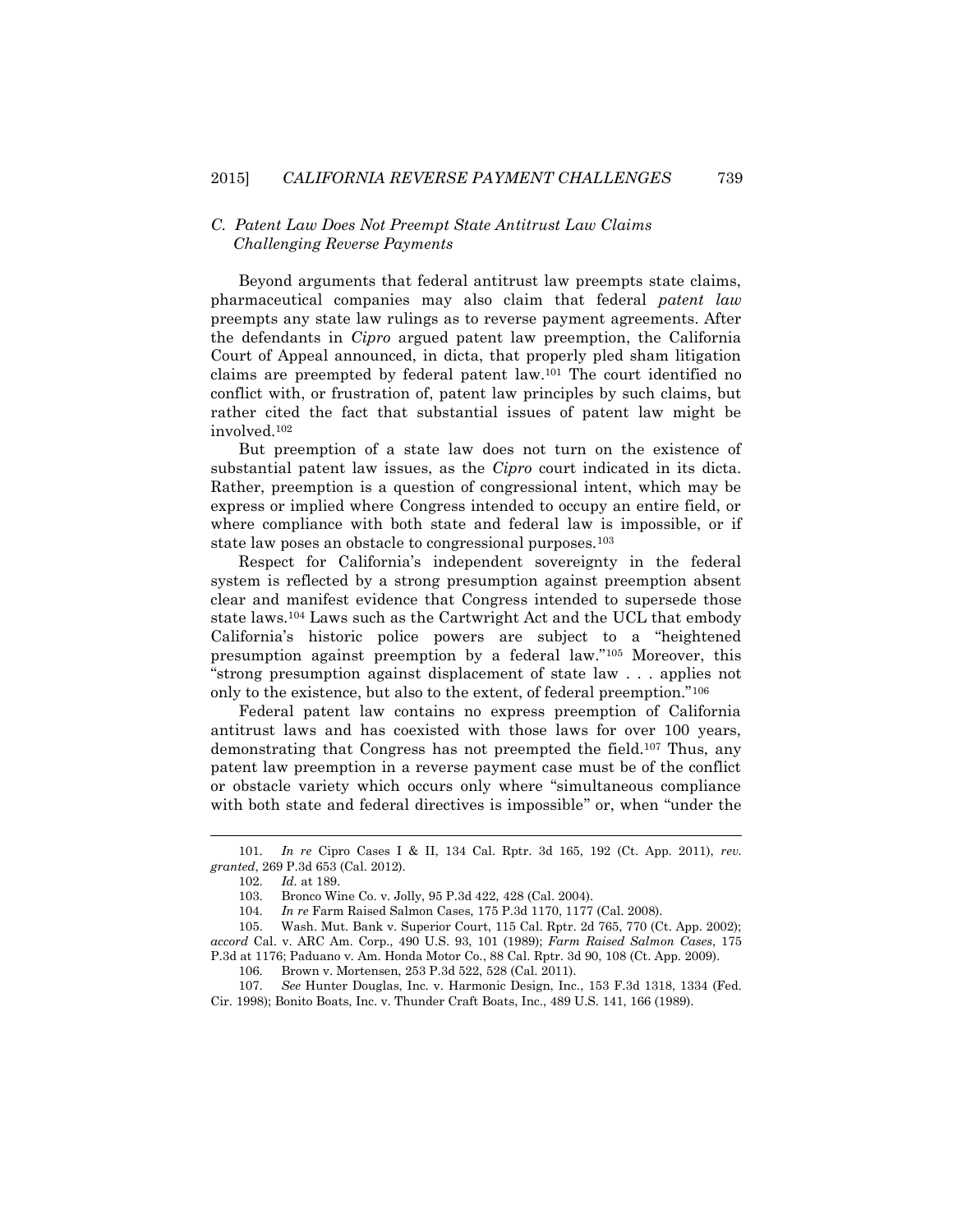circumstances of the case, [the challenged state claim] stands as an obstacle to the accomplishment and execution of the full purposes and objectives of Congress."<sup>108</sup>

Most of the preemption arguments raised in *Cipro* predated *Actavis*, and posited that patent law prevented federal or state law from restricting or outlawing reverse payment agreements.<sup>109</sup> But *Actavis* made clear that nothing in the patentee's statutory rights, either expressly or implicitly, provided the patentee with a right to pay its rivals not to compete.<sup>110</sup> Even if there were such a right, *Actavis* decided it would be incompatible with the more important public interest of eliminating unnecessary monopolies and payments for unwarranted patent grants.<sup>111</sup>

<sup>108.</sup> Viva! Int'l Voice for Animals v. Adidas Promotional Retail Operations, Inc., 162 P.3d 569, 571–72 (Cal. 2007). Courts consider three patent law purposes or objectives when faced with the argument that federal patent law preempts a state claim on obstacle grounds: "providing an incentive to invent, promoting the full disclosure of inventions, and ensuring that 'that which is in the public domain cannot be removed therefrom by action of the States.'" Dow Chem. Co. v. Exxon Corp., 139 F.3d 1470, 1474 (Fed. Cir. 1998) (quoting Kewanee Oil Co. v. Bicron Corp., 416 U.S. 470, 480–81 (1974)). *Actavis* rejected the notion that reverse payment agreements promote the full disclosure of ideas, ensure that ideas in the public domain stay there, or enhance the incentive to invent. FTC v. Actavis, 133 S. Ct. 2223, 2232–33 (2013).

<sup>109.</sup> *See* Answer Brief of Respondent Bayer at 44–46, *In re* Cipro Cases I & II, No. S198616 (Cal. May 30, 2012), 2012 WL 2379475, at \*44–46; Answer Brief of Respondents Barr Laboratories et al. at 61, *In re* Cipro Cases I & II, No. S198616 (Cal. May 29, 2012), 2012 WL 2379476, at \*61.

<sup>110.</sup> *Actavis*, 133 S. Ct. at 2233. A patent grants the exclusive right to make, use, and vend the invention; the "essence of a patent grant is the right to exclude others from profiting by the patented invention." Dawson Chem. Co. v. Rohm & Haas Co., 448 U.S. 176, 215 (1980). The reverse payment patentee does not seek to keep alleged infringers from profiting by using the patentee's invention, but rather allows infringers to profit by not using the alleged invention. Patent law provides profits to the patentee as incentives for innovation; giving profits to putative infringers does not advance the touchstone of patent law to promote innovation.

<sup>111.</sup> *Actavis*, 133 S. Ct. at 2233. It is hardly surprising that *Actavis* found no patent law right to pay rivals not to compete. Over the last decades, the Supreme Court had condemned, as outside of the exclusionary power of the patent monopoly, lesser attempted restrictions by patentees. *See, e.g.*, United States v. Masonite Corp., 316 U.S. 265, 279 (1942) (agreements fixing prices for sale of patented product secure protection from competition which the patent law unaided by restrictive agreements does not afford); Hartford-Empire Co. v. United States, 323 U.S. 386, 406 (1945) (rejecting defense that buying up patents or entering restrictive alliances with patent owners was "necessary" to protect the legitimate interests of the patentees); Mercoid Corp. v. Mid-Continent Inv. Co., 320 U.S. 661, 666 (1944) (fact that patentee has the power to refuse a license does not enable him to attach to it conditions to its use); Bauer & Cie v. O'Donnell, 229 U.S. 1, 17 (1913) (rights of patent holder do not include privilege to keep up prices and prevent competition by notices restricting the price); Boston Store of Chicago v. Am. Graphophone Co., 246 U.S. 8, 25 (1918) (resale price condition "not within the monopoly conferred by the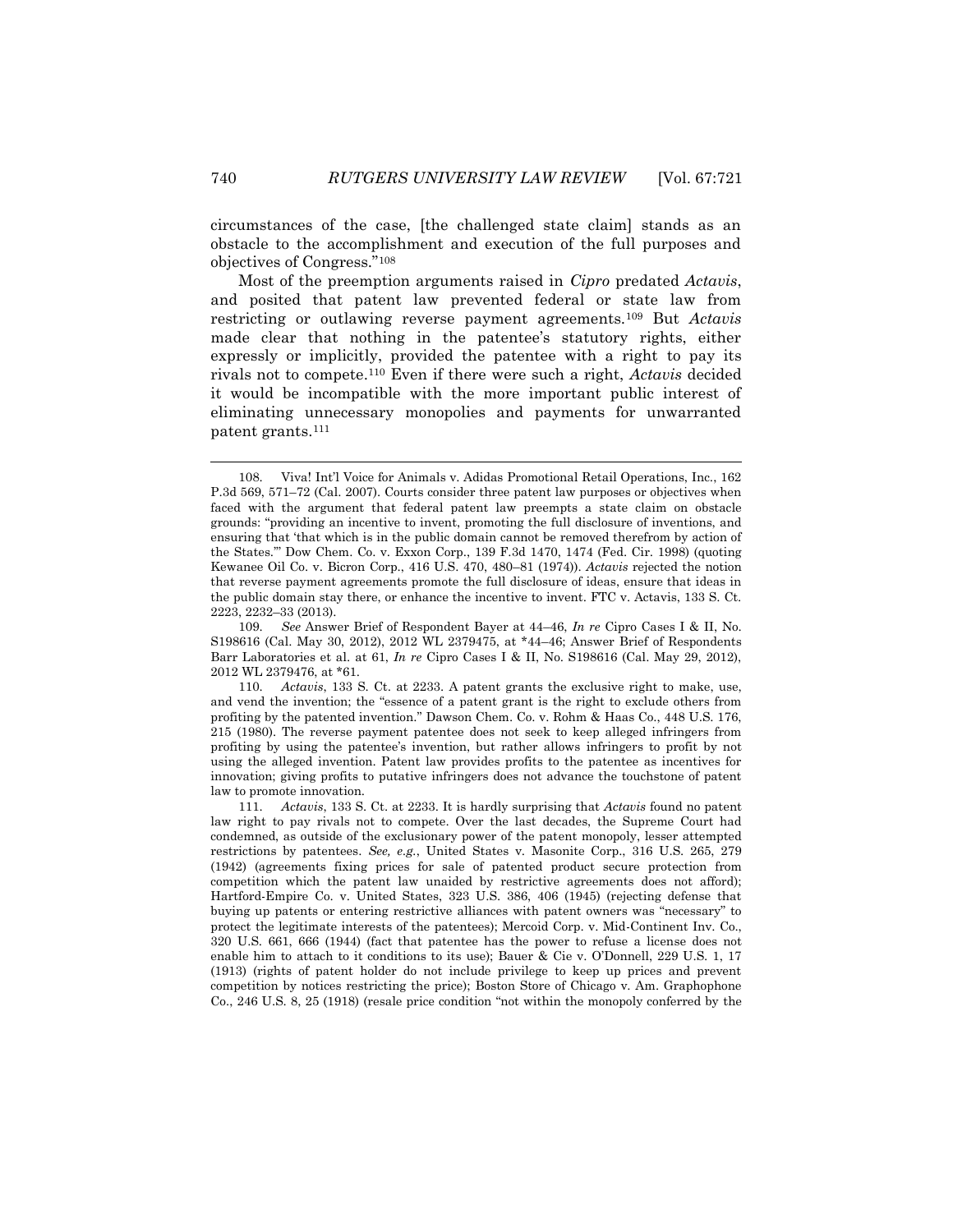Because reverse payment agreements do not lie within the patent monopoly, there is no federal patent law right to enter into these agreements as a reverse payment lies "beyond the limits of the patent monopoly."<sup>112</sup> Thus, when it comes to anticompetitive reverse payments, there is not a patent law policy that conflicts with federal or state regulation of the agreements.<sup>113</sup> Nor is there any logical reason to conclude that state antitrust regulation presents any conflict with patent law not presented by federal antitrust scrutiny.<sup>114</sup>

Thus, though defendants may raise the threshold issues of federal jurisdiction and preemption, those arguments are easily surmounted, clearing the way for state law scrutiny of reverse payments. Part III will discuss the policy justifications for state challenges to these agreements, along with the particular advantages, both procedural and substantive, that California law offers in challenging reverse payments.

#### III. CALIFORNIA'S ROLE IN CHALLENGING REVERSE PAYMENTS

Part II demonstrated that *Actavis*, and federal law in general, does not preclude the pursuit of state claims of liability relating to reverse payments. The following discussion details the opportunities that California law presents as a vehicle for these challenges, along with the

112. *Actavis*, 133 S. Ct. at 2231–32.

 $\overline{\phantom{a}}$ 

113. *Id.* at 2233 (there is not a "patent law policy [that] offsets the antitrust law policy strongly favoring competition").

114. *See* Dow Chem. Co. v. Exxon Corp., 139 F.3d 1470, 1473–79 (Fed. Cir. 1998) (no preemption where state law cause of action could have no "discernible effect on the incentive to invent, the full disclosure of ideas, or the principle that ideas in the public domain remain in the public domain"); Sukumar v. Nautilus, Inc., 829 F. Supp. 2d 386, 400 (W.D. Va. 2011) (refusing to find California unfair competition law preempted where state claims would not endanger any of the three patent law objectives).

patent law"); United States v. Line Material Co., 333 U.S. 287, 311 (1948) (patent statute does not permit patentees by cross licenses to fix prices on their respective products); Standard Sanitary Mfg. Co. v. United States, 226 U.S. 20, 48 (1912) (price limitations in pooled patent licenses "transcended what was necessary to protect the use of the patent"); Motion Picture Patents Co. v. Universal Film Mfg. Co., 243 U.S. 502, 518 (1917) (Notice restricting use of machine to showing certain unpatented films is invalid because enforcement would "create a monopoly . . . wholly outside of the patent in suit and of the patent law as we have interpreted it  $\dots$ ."). In all these patent arrangements, which the Supreme Court found to be unlawful and unnecessary to statutory patent rights, competition was suppressed only with respect to price or use. The exclusion resulting from reverse payment agreements, in contrast, is more pervasive and pernicious; it eliminates all forms of competition between the parties for a period of time*.* Blue Cross & Blue Shield United of Wis. v. Marshfield Clinic, 65 F.3d 1406, 1415 (7th Cir. 1995) ("It would be a strange interpretation of antitrust law that forbade competitors to agree on what price to charge, thus eliminating price competition among them, but allowed them to divide markets, thus eliminating all competition among them.").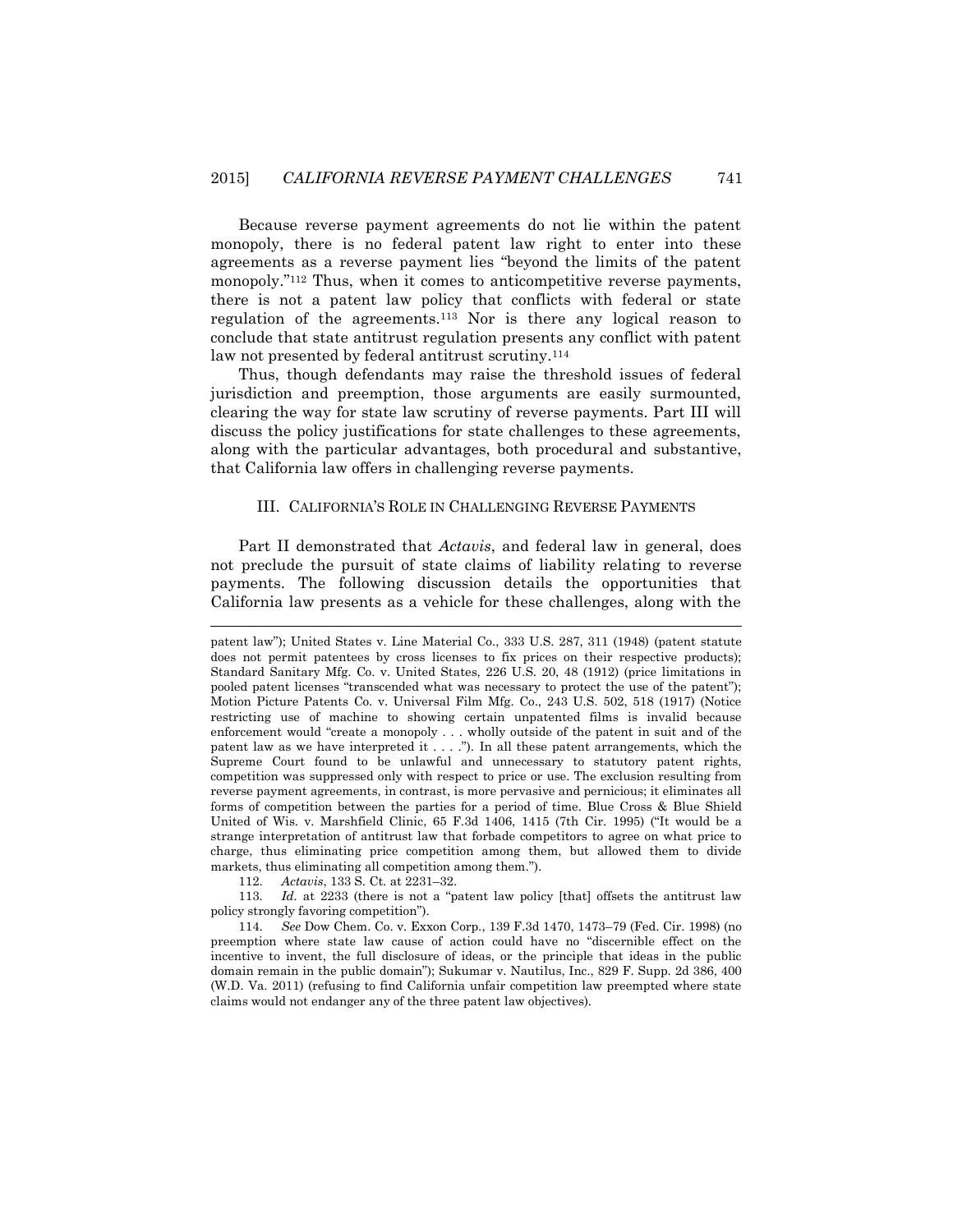advantages offered by the pursuit of these claims in California courts. The discussion begins, however, by examining the interests of the State of California both in pursuing and in adjudicating these claims.

## *A. The State of California Has a Special Interest in Challenging Reverse Payment Agreements*

Generally, state governments have immediate and cogent interests in drug prices that inform their own laws and enforcement priorities. The states are major consumers of and direct payers for the drugs consumed by their residents through state-supported systems. In California, the affordability of healthcare and drugs represents a key state concern, as these areas represent 16% of state and resident expenditures.<sup>115</sup> Californians spent \$32 billion for pharmaceutical drugs in 2011, up from \$4.5 billion in 1991.<sup>116</sup> The costs also weigh on state budgets, with California's Medi-Cal reimbursements for drugs alone exceeding \$2.3 billion per year<sup>117</sup> and state and local governments cumulatively paying approximately \$45 billion annually for drug prescriptions.<sup>118</sup> Pharmaceutical costs in California continue to rise,<sup>119</sup> and reverse payment agreements contribute to those rising costs. Studies estimate that these agreements insulate billions of dollars of drug sales from generic competition,<sup>120</sup> costing consumers at least \$3.5 billion annually.<sup>121</sup>

118. *Health Care*, *supra* note 115, at 11–12 (multiplying \$263 billion in prescription drug spending by 17% of state and local government contributions).

119. Janet Lundy, *Prescription Drug Trends Fact Sheet—May 2010 Update*, HENRY J. KAISER FAM. FOUND. 1–4, 8 (May 2010), *available at* https://kaiserfamilyfoundation.files.wordpress.com/2013/01/3057-08.pdf.

120. Brand-name drugs, many of which have patent protection, account for most of the increase in the nation's increasing drug costs. Generic drugs, on the other hand, typically cost less than a third of the price of branded drugs, and are one of the primary factors responsible for slowing the rate of increase in drug costs. *Id.* at 1–3; *In re* K-Dur Antitrust Litig., 686 F.3d 197, 208 (3d Cir. 2012) (FTC estimates an average generic sells for 15% of the cost of a branded drug within one year of market entry); U.S. Dep't of Health

<sup>115.</sup> *Health Care Costs 101: Slow Growth: A New Trend?*, CAL. HEALTH CARE ALMANAC (Cal. Health Care Found.), Sept. 2013 [hereinafter *Health Care*], *available at* http://www.chcf.org/~/media/MEDIA%20LIBRARY%20Files/PDF/H/PDF%20HealthCareCos ts13.pdf; *2011 California Economy Rankings*, NUMBERS IN THE NEWS (Ctr. for the Continuing Study of the Cal. Econ.), Sept. 2012, at 3, *available at* http://ccsce.com/PDF/ Numbers-Sept-2012-CA-Economy-Rankings-2011.pdf (average per capita healthcare spending was \$8,680 in 2011 and per capita real GDP was \$52,210).

<sup>116</sup>*. Health Care*, *supra* note 115, at 9 (multiplying \$270 billion in US prescription drug spending by a 12% portion of California citizens).

<sup>117.</sup> Ctrs. for Medicare & Medicaid Servs., *Medicaid Drug Rebate Program Data: State Utilization Data*, MEDICAID.GOV, http://medicaid.gov/Medicaid-CHIP-Program-Infor mation/By-Topics/Benefits/Prescription-Drugs/Medicaid-Drug-Rebate-Program-Data.html (last updated Nov. 2013).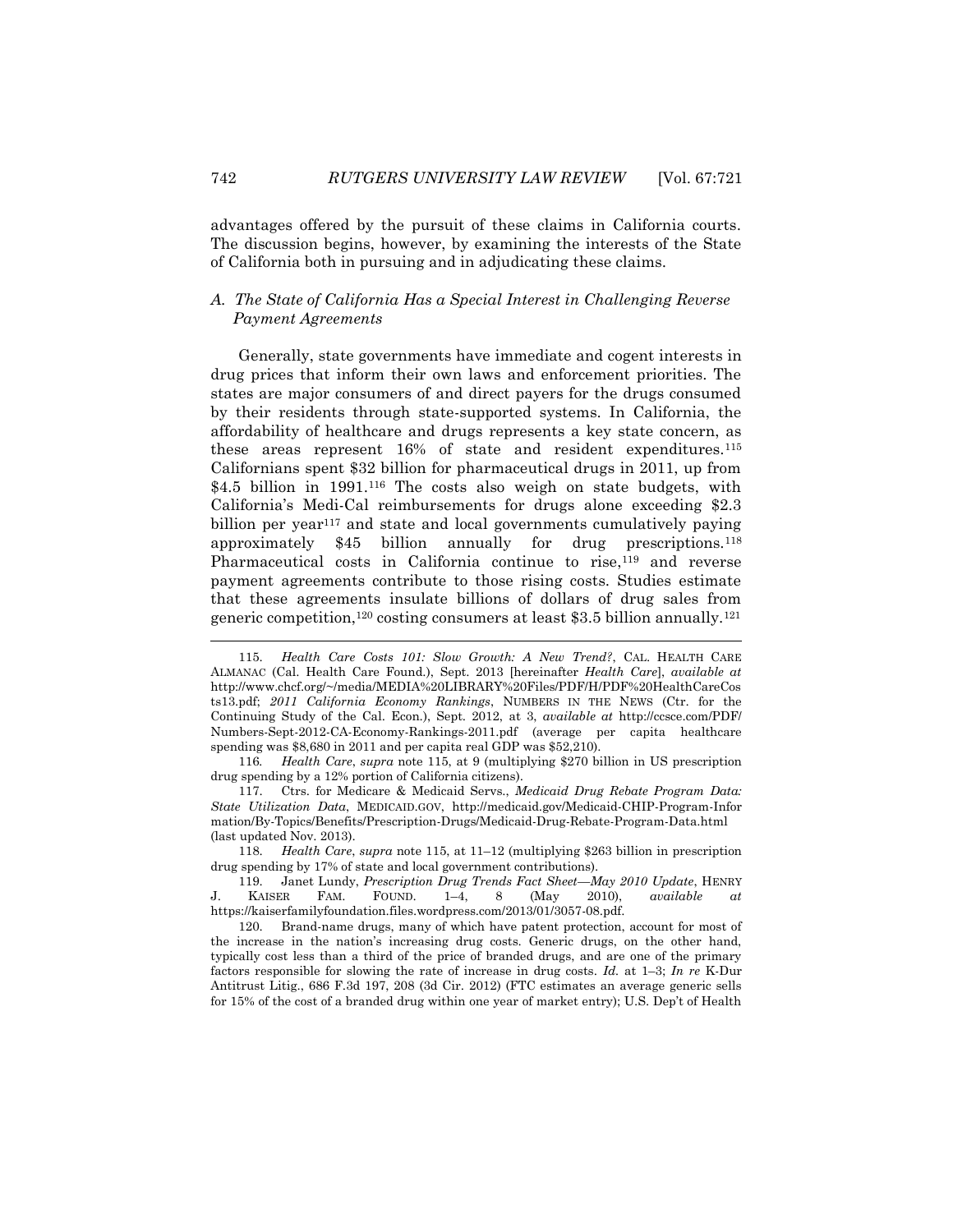It is well-established that competition among drug companies is vital to arrest increasing drug prices as competition directly—and dramatically—correlates with the drug prices.<sup>122</sup> In the case of *Cipro*, under the cover of the reverse payment agreements, Bayer is alleged to have raised the price to California consumers for a single Cipro pill to \$5.30 or more,<sup>123</sup> whereas recently, with a robust competitive market, a generic Cipro pill costs less than seventeen cents.<sup>124</sup> Bayer, for its part, retained an extra \$3.96 billion to \$4.4 billion in monopoly profits, which came out of the pockets of those forced to pay monopoly prices for  $Cipro.$ <sup>125</sup>

The California Attorney General has had longstanding concerns about the agreements' competitive impact on California and its consumers and has aggressively challenged these agreements. To this end, the California Attorney General paired with the FTC to file the lawsuit in which the Supreme Court issued the *Actavis* decision.<sup>126</sup> Additionally, the Attorney General has joined numerous other lawsuits $127$ 

 $\overline{a}$ 

122. *See K-Dur*, 686 F. 3d at 208; PAY-FOR-DELAY*, supra* note 5, at 8 (after market entry, an average generic product takes some 90% of the branded drug's sales and sells for 15% of the branded drug's price).

123. Appellants' Opening Brief on the Merits, *supra* note 15, at 13–15.

124. GOOD RX, http://www.goodrx.com/ (last visited Jan. 14, 2014) (indicating that sixty generic Cipro pills cost \$10.00).

125. Appellants' Opening Brief on the Merits, *supra* note 15, at 13–15.

<sup>&</sup>amp; Human Servs., *Generic Competition and Drug Prices*, U.S. FOOD & DRUG ADMIN., http://www.fda.gov/AboutFDA/CentersOffices/OfficeofMedicalProductsandTobacco/

CDER/ucm129385.htm (last updated Mar. 1, 2010) (for drugs with many generic competitors, drug prices fall to 20% of the branded price and even lower).

<sup>121.</sup> PAY-FOR-DELAY, *supra* note 5; *see also* Press Release, FTC, FTC Study Finds that in FY 2011, Pharmaceutical Industry Continued to Make Numerous Business Deals that Delay Consumers' Access to Lower-Cost Generic Drugs (Oct. 25, 2011), *available at*  http://www.ftc.gov/opa/2011/10/mma.shtm (concluding reverse payment agreements cost Americans some \$35 billion from 2004–2011); Hemphill, *supra* note 4, at 650, 651–53 n.6 (finding that these agreements cost consumers some \$12–14 billion per year). The FTC's most recent report on the agreements entered in 2013 found that twenty-nine of the thirtynine suspect agreements entered into in 2013 covered twenty-one drugs with annual sales of \$4.3 billion. *See* AGREEMENTS FILED WITH THE FTC, *supra* note 10.

<sup>126.</sup> FTC v. Actavis, 133 S. Ct. 2223 (2013). The suit was originally entitled *FTC v. Watson Pharmaceuticals, Inc.* and was filed in the Central District of California on January 29, 2009. 611 F. Supp. 2d 1081 (C.D. Cal. 2009). It was subsequently transferred, over the jurisdictional objections of the State of California, to Georgia, at which time the State of California entered a voluntary dismissal.

<sup>127.</sup> *See, e.g.*, *In re* Terazosin Hydrochloride Antitrust Litig.*,* 352 F. Supp. 2d 1279; (S.D. Fla. 2005); Colo. v. Warner Chilcott Holdings Co. III, Ltd., No. 05-2182, 2007 WL 6215857, at \*1 (S.D.N.Y. Nov. 7, 2005); *In re* Cardizem CD Antitrust Litig.*,* 332 F.3d 896 (6th Cir. 2003).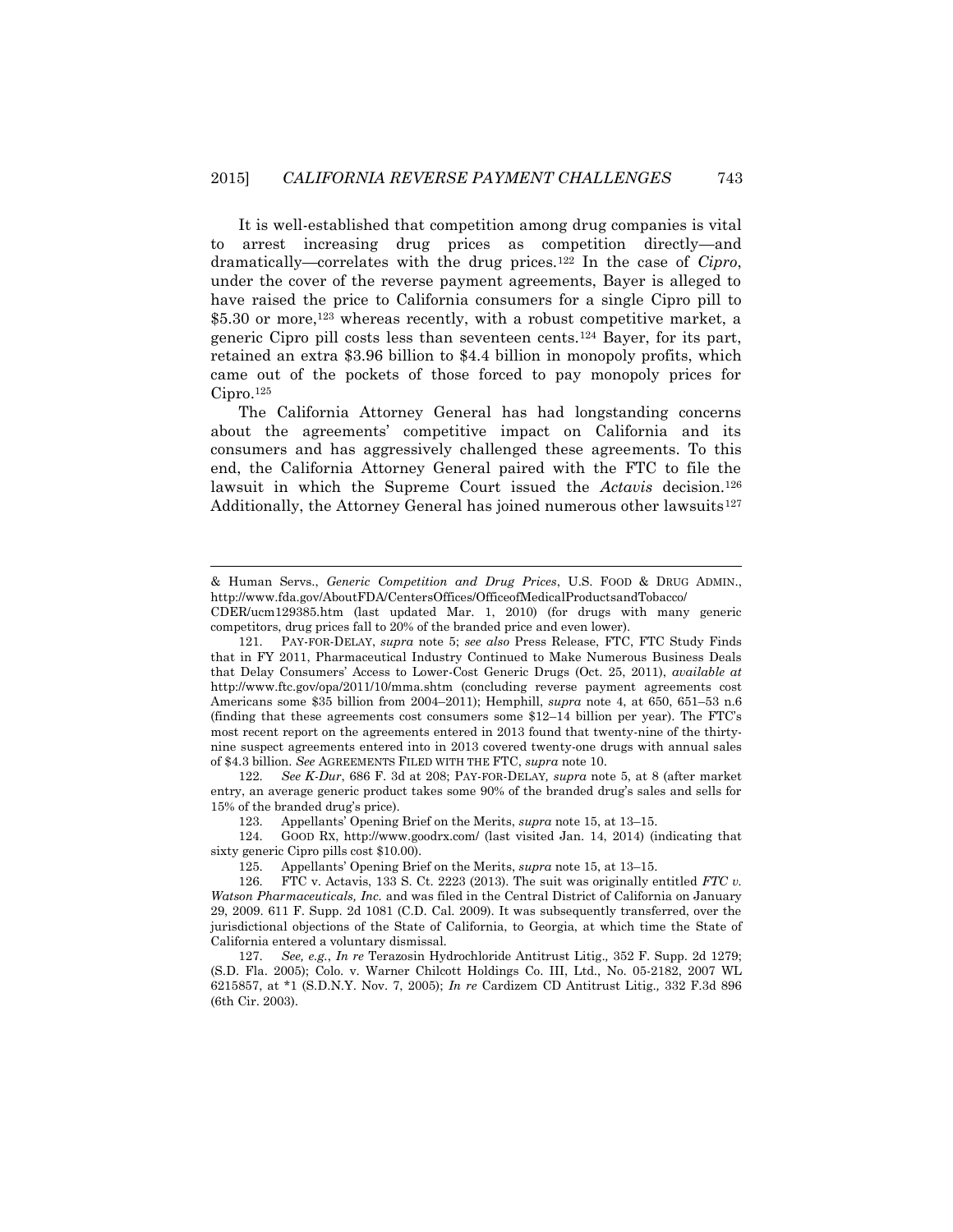and authored or joined *amicus curiae* briefs in various jurisdictions challenging reverse payment agreements.<sup>128</sup>

# *B. California Courts and Law Offer Unique Advantages to Plaintiffs Seeking to Challenge Reverse Payments*

Whether the California Supreme Court adopts *Actavis* as a floor, ceiling, or gateway for California's own state competition law, there are ample practical reasons to pursue reverse payment challenges in California state courts. Aside from the greater breadth and differing provisions of California's antitrust regime discussed in Part C, *infra*, California law frequently and often diverges from federal law, both substantively and procedurally, in other ways that may be beneficial to challengers of these agreements. Litigating reverse payment agreements in federal courts presents plaintiffs with certain disadvantages, such as the demanding pleading standard of *Twombly*, <sup>129</sup> strict class action rules and procedures, and differing evidentiary and expert standards. By contrast, state courts offer more favorable law on pleading, juries, experts, and class actions, among others.<sup>130</sup>

Federal forums also suffer from often dueling decisions about the interpretation of *Actavis*. For instance, several district courts have held that *Actavis* covers reverse payment agreements accomplished with any form of consideration,<sup>131</sup> while two others have found it limited to only monetary consideration.<sup>132</sup> The California forum in contrast presents a relatively blank slate on which to craft a standard after *Actavis*.

132. *In re* Loestrin 24 Fe Antitrust Litig., No. 1:13-MD-2472, 2014 WL 4368924, at \*13 (D.R.I. Sept. 4, 2014) ("[I]n this Court's view, *Actavis* requires cash consideration in order to trigger rule of reason scrutiny . . . ."); *In re* Lamictal Direct Purchaser Antitrust

l

<sup>128.</sup> *See, e.g.*, Brief of the States of California et al. as Amici Curiae Supporting Petitioners, La. Wholesale Drug Co., Inc. v. Bayer AG, 131 S. Ct. 1606 (2011) (No. 10-762), 2011 WL 96299; Brief of Thirty-Four State Attorneys General as Amici Curiae, Ark. Carpenters Health & Welfare Fund v. Bayer AG., 604 F.3d 98 (2d Cir. 2010); Brief of 31 Attorneys General as Amici, FTC v. Watson Pharm., No. 12-416 (U.S. 2013), 2013 WL 391000.

<sup>129.</sup> Bell Atl. Corp. v. Twombly, 550 U.S. 544 (2007).

<sup>130.</sup> For a detailed analysis of California procedures and law as to class actions, juries, experts and pleading standards, and their contrast with federal law, see Chapters 21, 22, and Chapter 24 in CALIFORNIA STATE ANTITRUST AND UNFAIR COMPETITION LAW, *supra* note 76.

<sup>131.</sup> *See, e.g.*, *In re* Nexium (Esomeprazole) Antitrust Litig., 968 F. Supp. 2d 367, 392 (D. Mass. 2013) ("This Court does not see fit to read into the opinion a strict limitation of its principles to monetary-based arrangements alone."); *In re* Lipitor Antitrust Litig., No. 3:12-CV-02389, 2014 WL 4543502, at \*25 (D.N.J. Sept. 12, 2014); *In re* Effexor XR Antitrust Litig., No. 11-5479, 2014 WL 4988410, at \*19–20 (D.N.J. Oct. 6, 2014).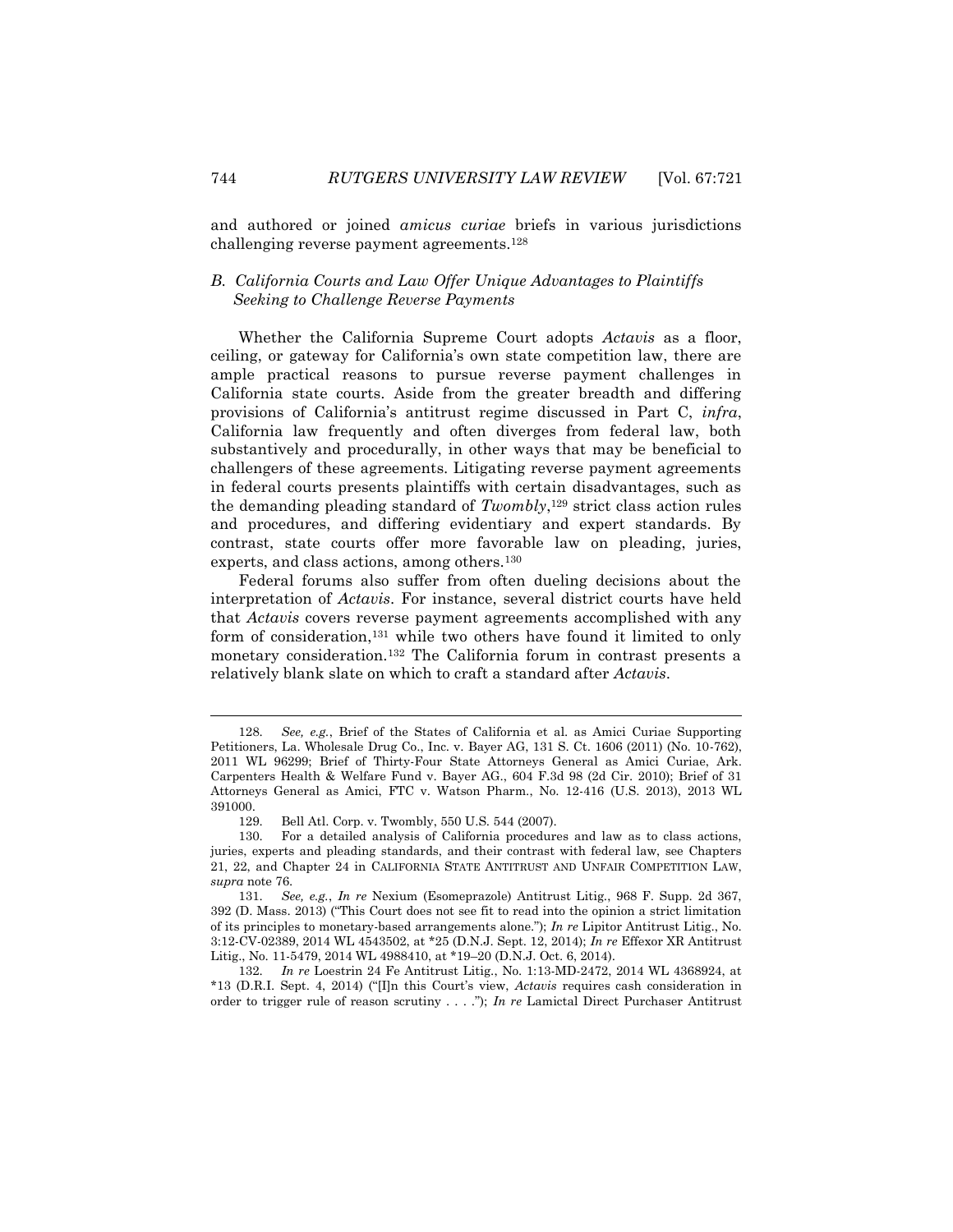Dismissals of complaints challenging the agreements have been oftdismissed on *Twombly* grounds for, among other reasons, not providing a monetary estimate of the non-monetary consideration.<sup>133</sup> While a few state courts have flirted with *Twombly*-like approaches, California rejects *Twombly* as a controlling standard.<sup>134</sup> Thus, in state court, the plaintiff may not have overcome the *Twombly* rule that has stopped many antitrust actions in their infancy.

Similarly, the application of *Daubert* in federal courts has also been fairly lethal to plaintiff experts in federal antitrust cases.<sup>135</sup> However, *Daubert* is not used as the expert screen in California state courts, which instead use California's own *Kelly-Frye* test to determine expert testimony admissibility.<sup>136</sup> These are but a few of the potential pitfalls that use of state law may avoid.

State antitrust law not only differs from federal law on substance, but on class action procedures, remedies, standing, immunities, and other aspects.<sup>137</sup> Importantly, other facets of litigating in state courts under state law—whether it be relative familiarity with state courts and rules, reduced opportunity for transfers to distant venues, less time to trial, timing of expert disclosures, a state requirement that a jury verdict be by three-fourths of the jury as opposed to federal rules requiring an unanimous verdict, the state court presumption that antitrust cases are

l

136. Sargon Enters., Inc. v. Univ. of S. Cal., 288 P.3d 1237, 1251–52 (Cal. 2012). For a fuller discussion of the two tests and how they differ, see CALIFORNIA STATE ANTITRUST AND UNFAIR COMPETITION LAW, *supra* note 76, at § 24.05(B).

Litig., 18 F. Supp. 3d 560, 570 (D.N.J. 2014) ("The Court concludes that *Actavis* applies to patent settlements that contain an unjustified reverse payment of money.").

<sup>133.</sup> *Lipitor*, 2014 WL 4543502, at \*25; *Effexor*, 2014 WL 4988410, at \*14.

<sup>134.</sup> *See* Sheehan v. S.F. 49ers, Ltd., 201 P.3d 472, 476–77 (Cal. 2009) (noting that courts "may affirm the sustaining of a demurrer only if the complaint fails to state a cause of action under any possible legal theory"); *see also* CALIFORNIA STATE ANTITRUST AND UNFAIR COMPETITION LAW, *supra* note 76, at § 2.02(B).

<sup>135.</sup> *See* James Langenfeld & Christopher Alexander, Daubert *and Other Gatekeeping Challenges of Antitrust Experts*, 25 ANTITRUST 21, 21, 23 (Summer 2011) (tracking *Daubert* challenges in cases from 2000–2008 and concluding that, of the 45% of *Daubert* challenges granted, in whole or part, some 73% were of motions directed to plaintiffs' experts, and that while antitrust cases constituted only 3% of the civil cases in that time period, 18% of all the *Daubert* challenges were in antitrust cases).

<sup>137.</sup> *See supra* note 97; Bruno v. Superior Court, 179 Cal. Rptr. 324, 346 (Ct. App. 1981) (analysis of federal civil procedure is inapposite to interpreting California's class action statute); People *ex rel.* Freitas v. City & Cnty. of S.F., 155 Cal. Rptr. 319, 323–24 (Ct. App. 1979) (federal law inapplicable to city's governmental immunity under the Cartwright Act).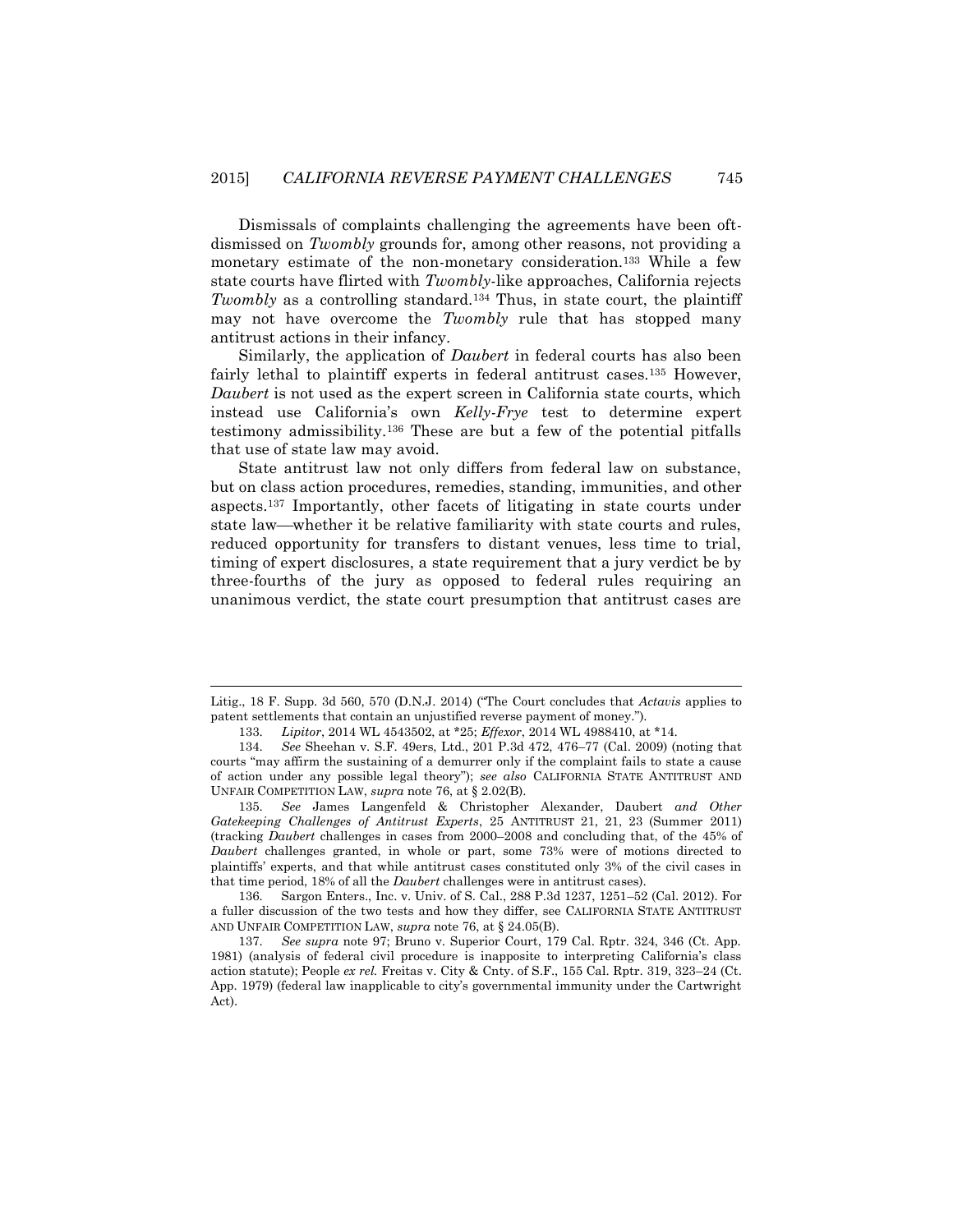complex, or other procedural aspects unique to state courts—may likewise counsel proceeding in state courts.<sup>138</sup>

## *C. California Substantive Law Extends to Conduct Beyond the Reach of Federal Antitrust Law*

Aside from the ancillary advantages described above, California's competition law offers substantive provisions, broader judicial interpretations, and legislative mandates absent in federal law. The following discussion details some of the substantive California law that offers substantial advantages, compared to federal antitrust law, for plaintiffs and regulators seeking to challenge reverse payments. Specifically, it discusses California's Cartwright Act, the Business & Professions Code's prohibition of non-competition agreements, and the UCL.

#### 1. Cartwright Act's Application to Reverse Payments

The Cartwright Act, California's principal antitrust law, is significantly different in language and spirit from the Sherman Act. The Cartwright Act unambiguously condemns trusts and has multiple unambiguous definitions of "trusts." Thus, it condemns agreements between competitors that serve: (1) "[t]o limit or reduce the production, or increase the price" of a product;<sup>139</sup> (2) "[t]o prevent competition in manufacturing, making, transportation, sale or purchase" of a product; $140$ and (3) "to pool, combine or directly or indirectly unite any interests that . . . may have connected with the sale or transportation of" a product, "that its price might in any manner be affected."<sup>141</sup> Agreements falling under these definitions of "trusts" are declared "unlawful, against public policy[,] and void" by the express terms of the Cartwright Act.<sup>142</sup>

The Cartwright Act was intended to be a potent and far-reaching weapon against practices stifling competition,<sup>143</sup> being expressly intended to punish trusts and "to promote free competition in commerce and all classes of business in this state."<sup>144</sup> Accordingly, the Act condemns trusts

<sup>138.</sup> Robert B. Pringle et al., *Pretrial and Trial Considerations*, *in* CALIFORNIA ANTITRUST AND UNFAIR COMPETITION LAW § 24.03 (Cheryl L. Johnson et al. eds., 2014).

<sup>139.</sup> CAL. BUS. & PROF. CODE § 16720(b) (2015).

<sup>140.</sup> *Id.* § 16720(c).

<sup>141.</sup> *Id.* § 16720(e)(4).

<sup>142.</sup> *Id.* § 16726.

<sup>143.</sup> *See* Marin Cnty. Bd. of Realtors, Inc. v. Palsson*,* 549 P.2d 833, 842 (Cal. 1976); Cianci v. Superior Court, 710 P.2d 375, 383 (Cal. 1985).

<sup>144.</sup> Clayworth v. Pfizer, Inc., 233 P.3d 1066, 1083 (Cal. 2010).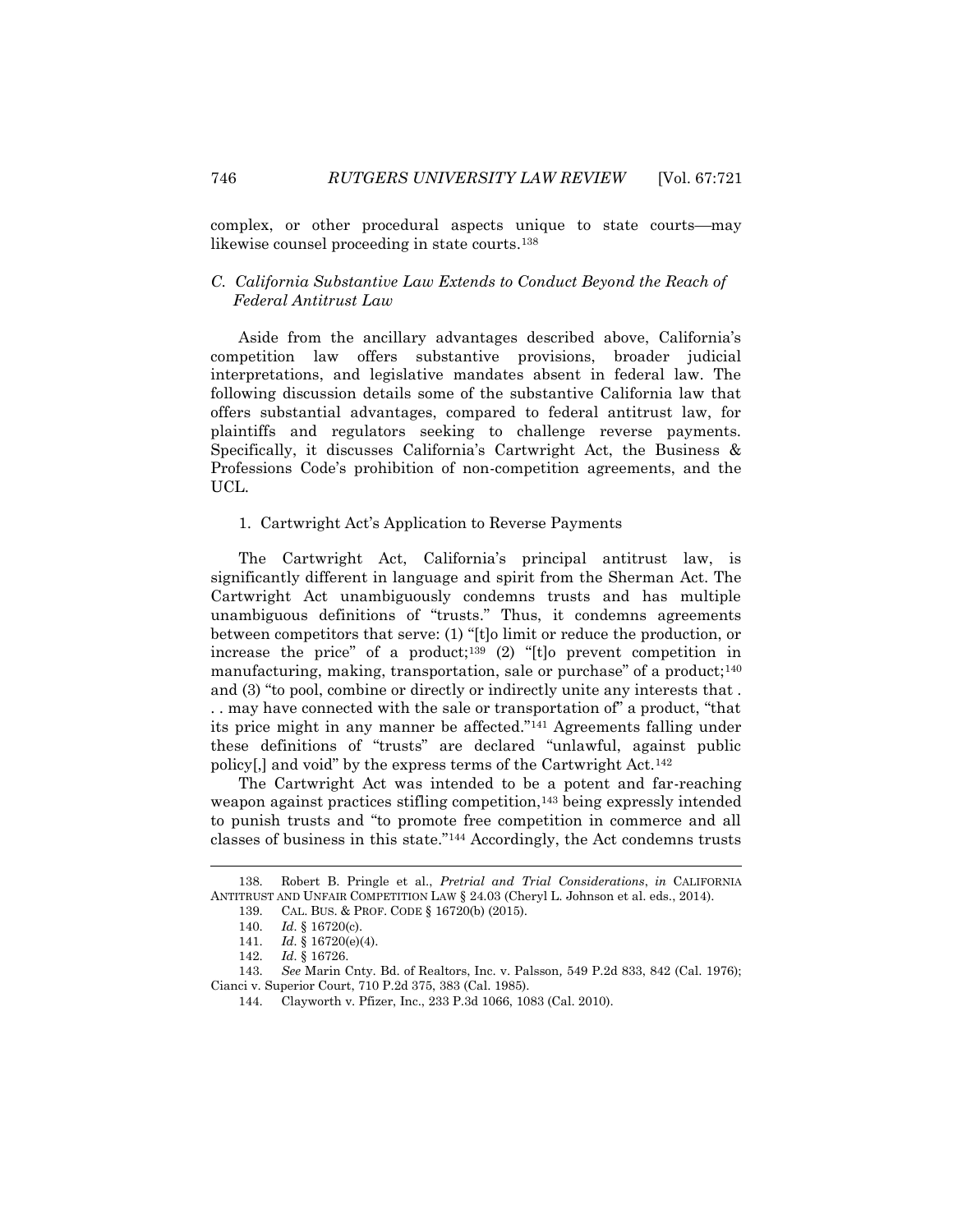repeatedly in unambiguous and definitive terms, such as "absolutely void" and "against public policy," reflecting the California legislature's preference for maximizing deterrence of free market impairments even if the victims are overcompensated.<sup>145</sup>

Because reverse payment agreements allow a brand and a generic drug company to *combine* and execute a *contract* that restricts the output of generic drugs and creates and maintains a monopoly for the brand drug, they plainly appear to be the kind of classic competitor trusts that animated the Cartwright Act's enactment.<sup>146</sup> They are also a species of industry trusts that have been historically treated as *per se* unlawful horizontal output limitation or allocation agreements under the Cartwright Act.<sup>147</sup>

In sharp contrast to the Cartwright Act's prohibition of output restriction, no federal statute, by its plain language, bars an agreement by which a competitor pays its rival to stay out of the market. While federal law outlaws such behavior as "horizontal output limitation" or "horizontal market allocation" schemes, it does so only as a judicial interpretation of the more generally worded Sherman Act.<sup>148</sup>

2. California Business and Professions Code Section 16600 Favors a Different Standard

California's fairly unique Business and Professions Code Section 16600 presents another important opportunity for challenging reverse payment agreements. This Section provides, "every contract by which anyone is restrained from engaging in a lawful profession, trade, or business of any kind is to that extent void." It has been read broadly to apply to every kind of "trade or business" as it was intended to "apply to any sort of contract which contains a covenant restraining

<sup>145.</sup> CAL. BUS. & PROF. CODE §§ 16722, 16726; *Cianci*, 710 P.2d at 917.

<sup>146.</sup> Jonathan M. Eisenberg, *The Cartwright Act*, *in* CALIFORNIA STATE ANTITRUST AND UNFAIR COMPETITION LAW § 1.01 (Cheryl L. Johnson et al. eds., 2014).

<sup>147.</sup> Appellants' Opening Brief on the Merits, *supra* note 15, at 18–20; Appellants' Reply Brief on the Merits, *supra* note 23, at 5–7 (describing some of the apt California state precedent, including Wright v. Ryder, 36 Cal. 342, 359 (1868); Callahan v. Donnolly, 45 Cal. 152, 153–154 (1872)); Getz Bros. & Co. v. Federal Salt, Co., 147 Cal. 115, 118 (1905) (condemning payment made for covenant not to compete); Guild Wineries & Distilleries v. J. Sosnick & Son, 102 Cal. App. 3d 627, 633–34 (1980) (agreements by competitors to divide customers and territories are manifestly anticompetitive with no redeeming pro-competitive benefits); Oakland-Alameda Cnty. Builders' Exchange v. F. P. Lathrop Construction Co., 4 Cal. 3d 354, 361 (1971) (horizontal agreements dividing markets *per se* unlawful).

<sup>148.</sup> *See, e.g.*, Palmer v. BRG of Ga., Inc., 498 U.S. 46, 49–50 (1990); United States v. Topco, 405 U.S. 596, 609 n.9 (1972).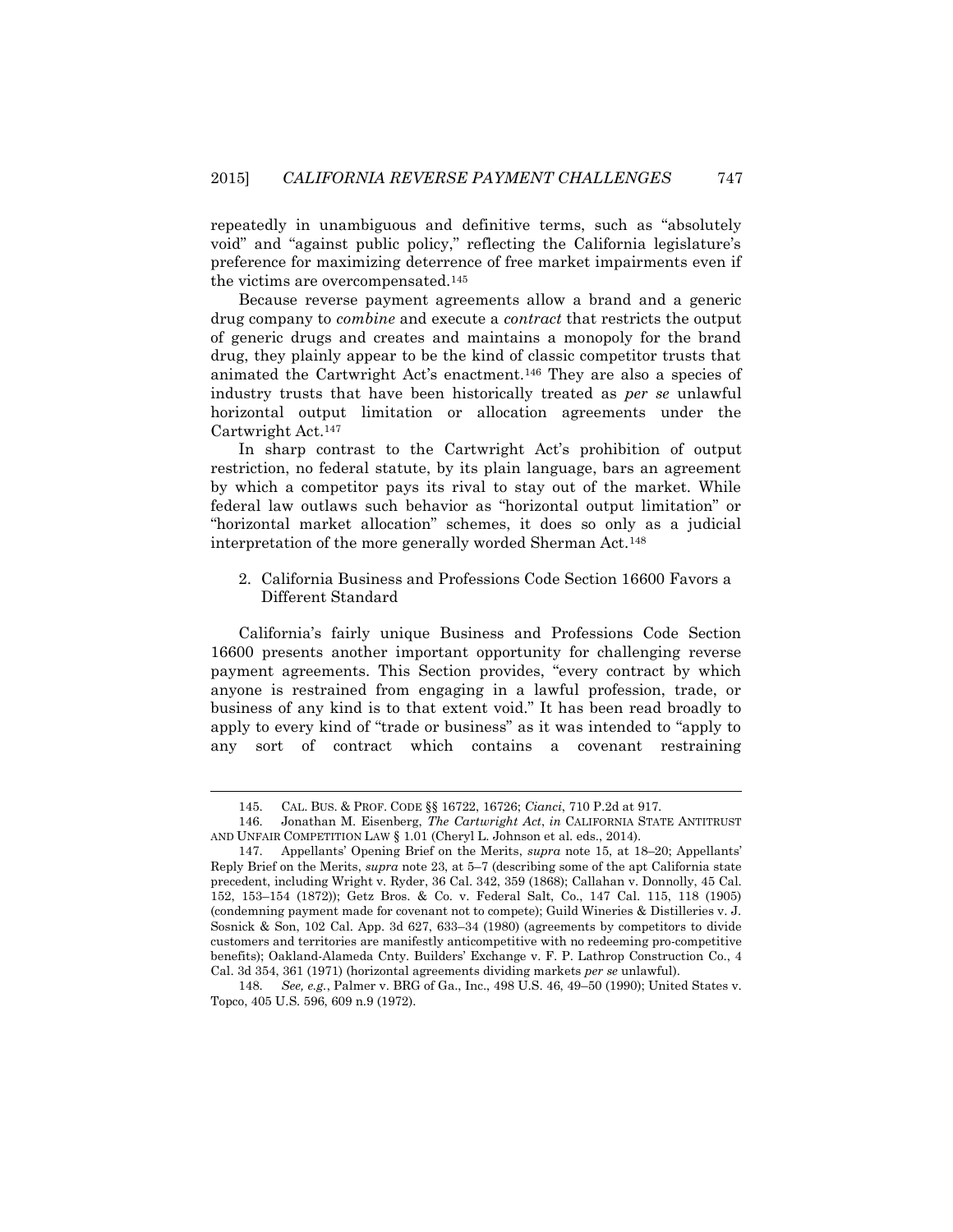competition."<sup>149</sup> As part of California's antitrust laws, both independent of and supplemental to the Cartwright Act, Section 16600 is also intended to promote competition.<sup>150</sup>

Section 16600, as applied, is an uncompromising condemnation of virtually all non-competition agreements, evincing the state legislature's strong hostility to non-competition pacts.<sup>151</sup> An earlier form of the law was enacted by the California legislature in 1872, responding to the California Supreme Court's struggle to address what it deemed "reasonable" agreements not to compete.<sup>152</sup> Despite this history, the Ninth Circuit read Section 16600 to include a "reasonableness exception" in accord with federal law.<sup>153</sup> However, this Ninth Circuit limitation was roundly rejected by the California Supreme Court.<sup>154</sup> Importantly, the court declared that Section 16600 sets out a general rule in California making all contracts restraining trade illegal *per se* under California law (save for statutory exceptions) and hence not subject to a rule of reason analysis.<sup>155</sup>

For more than a century, Section 16600 and its predecessor, Section 1673, have voided competitor collusion in the form of contracts in which competitors agreed not to compete with one another.<sup>156</sup> The California

150. Comedy Club, Inc. v. Improv W. Assocs., 553 F.3d 1277, 1293 n.17 (9th Cir. 2009).

153. *See, e.g.*, IBM Corp. v. Bajorek, 191 F.3d 1033, 1040–41 (9th Cir. 1999); Campbell v. Bd. of Trs. of Leland Stanford Jr. Univ., 817 F.2d 499, 502–03 (9th Cir. 1987).

154. *Edwards*, 189 P.3d at 292 ("[We] leave it to the Legislature, if it chooses . . . , [to] adopt additional exceptions to the prohibition-against-restraint rule under [S]ection 16600.").

155. *Id.*; Hill Med. Corp. v. Wycoff, 103 Cal. Rptr. 779, 784 (Cal. 2001) (California rejected the common law rule of reasonableness in 1872).

156. *See, e.g.*, Comedy Club, Inc. v. Improv W. Assocs., 553 F.3d 1277, 1291–92 (9th Cir. 2009) (finding a restrictive trademark licensing agreement that barred licensees from competing with trademarked clubs plainly invalid under California Business & Professions Code Section 16600); Burdell v. Grandi, 92 P. 1022, 1024–25 (Cal. 1907) (holding deed provisions that reserving monopoly territory to seller for liquor sales against public policy and void without regard to seller's justifications); Getz Bros. & Co. v. Fed. Salt Co., 81 P. 416, 417 (Cal. 1905) (finding "no doubt" that agreement to purchase salt from one supplier for two years and thwart purchases from others was "in restraint of trade" and in violation of the "express mandate" of Section 1673); Merchants' Ad-Sign Co. v. Sterling, 57 P. 468, 470 (Cal. 1899) (ruling a contract agreeing not to engage in the business of bill posting, which is a lawful business, void in restraint of trade); Meyers v. Merillion, 50 P. 662, 664 (Cal. 1897) (condemning non-compete agreements as "designed to secure to the business of one person immunity from rivalry and consequent damage at the hands of another, who would be a dangerous competitor by reason of his skill, energy, and popularity"); Pac. Factor

l

<sup>149.</sup> Scott v. Snelling & Snelling, Inc., 732 F. Supp. 1034, 1040 (N.D. Cal. 1990).

<sup>151.</sup> Edwards v. Arthur Andersen LLP, 189 P.3d, 285, 291 (Cal. 2008).

<sup>152.</sup> Eisenberg, *supra* note 146; *see also* Vulcan Powder Co. v. Hercules Powder Co., 31 P. 581, 581 (1892).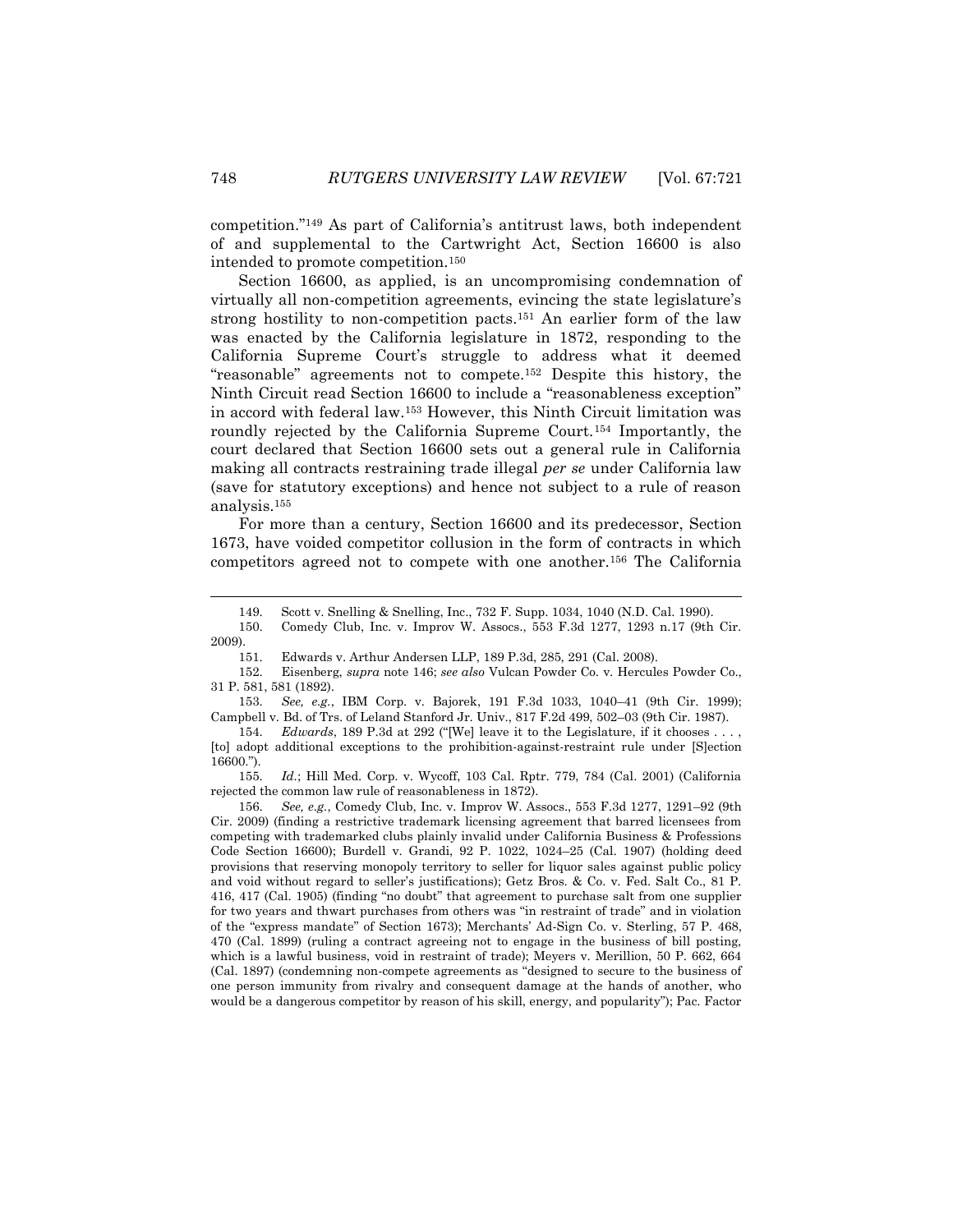Supreme Court's decision in *Vulcan Powder Co. v. Hercules Powder Co.*<sup>157</sup> is particularly instructive. There, the court considered a series of restrictive patent-licensing agreements between competing dynamite sellers holding various applicable patents, which, among other things, allocated territories and volumes for the sale of dynamite. The court found the agreements to plainly constitute illegal restraints of trade under Section 1673.<sup>158</sup> The court further found unconvincing the argument that such restrictive agreements were part of the patentee's patent rights.<sup>159</sup>

Section 16600 stands as both an independent part of California's antitrust laws and as a supplement to the Cartwright Act.<sup>160</sup> Of course, it can also serve as the predicate violation for a Section 17200 claim. Like the Cartwright Act, Section 16600 addresses competition, so the two statutes must be construed to harmonize with one another.<sup>161</sup> In this respect, Section 16600's absolute prohibition of covenants not to compete may enhance the Cartwright Act's analogous *per se* proscriptions of agreements among competitors that eliminate competition.

Lending further support to this approach is a constellation of California statutes intended to "manag[e] escalating prescription drug prices" by mandating greater use of generic drugs and fostering generic competition.<sup>162</sup> They embody policies warranting a more expansive

l

160. *Comedy Club*, 553 F.3d at 1293 n.17.

Co. v. Adler, 27 P. 36, 38–39 (Cal. 1891) (finding an illegal restraint of trade from terms of contract drawn to removing competition and compelling sales of grain bags above value); Santa Clara Valley Mill & Lumber Co. v. Hayes, 18 P. 391, 393 (Cal. 1888) (finding an agreement between lumber manufacturers to restrict their output and sell through one party illegal and "even more mischievous than combinations not to sell under an agreed price").

<sup>157.</sup> 31 P. 581, 582 (Cal. 1892).

<sup>158.</sup> *Id.* (stating that this is a point "too obvious to need argument, authorities, or elucidation.").

<sup>159.</sup> *Id.*; *see also* Summerhays v. Scheu*,* 52 P.2d 512 (Cal. Ct. App. 1935) (finding covenants not to compete in purchase of patent applications unenforceable).

<sup>161.</sup> *See* Pac. Gas & Elec. Co. v. Cnty. of Stanislaus, 947 P.2d 291, 297 (Cal. 1997) (courts should "adopt[ ] the construction that best harmonizes the statute internally and with related statutes").

<sup>162.</sup> CAL. GOV. CODE § 14977.1(a) (permitting the Department of General Services to enter into most types of contracts for the purpose of managing prescription drug prices); *id.*  § 14982(b) (instructing the Department of General Services to share information regarding prescription drug prices with other agencies, identify strategies to reduce prescription drug costs through joint activities with other agencies, and develop information on the relative effectiveness of prescription drugs, establish strategies to increase the use of generic drugs); *id.* § 14980 (permitting additional strategies to reduce prescription drug costs); CAL. BUS. & PROF. CODE § 4073 (increasing the ease by which a pharmacist may substitute for a generic or lower-cost drug); CAL. BUS. & PROF. CODE § 4122 (requiring pharmacists to better inform customers about the costs of drugs); CAL. LAB. CODE § 4600.1 (requiring that generic drugs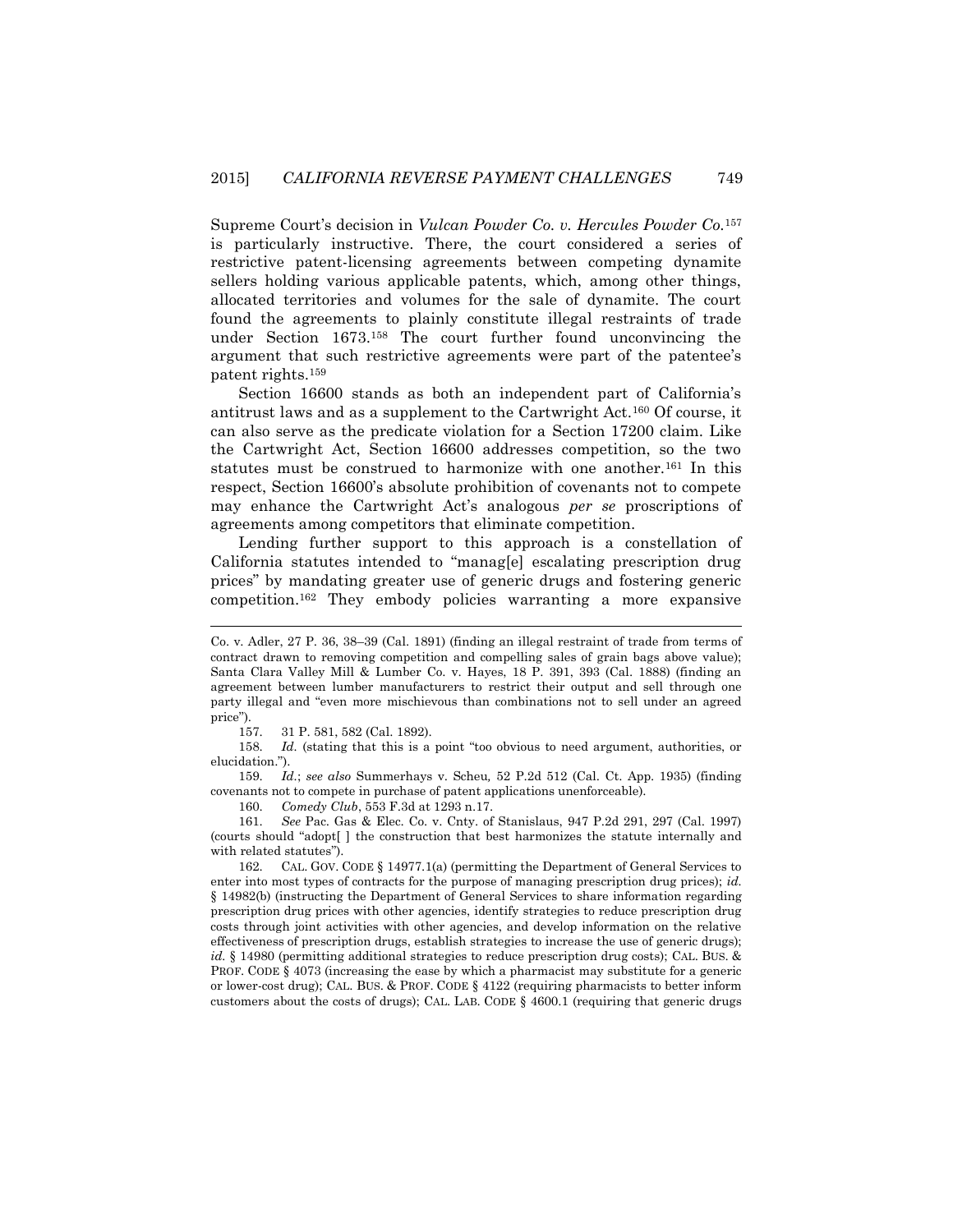antitrust approach against practices that impede competition in California drug markets. Thus, when considering the history of California's strong prohibition of non-competition agreements and the legislature's goal of managing drug prices, Section 16600 affords a particularly apt vehicle for challenging reverse payments.

## 3. The UCL Offers Another Untapped Resource for Challenging Reverse Payment Agreements

Yet another state statute, California Business and Professions Code Sections 17200 *et seq.*, also known as the Unfair Competition Law ("UCL"), offers a further form of challenge. It defines unfair competition to include "any unlawful, unfair or fraudulent business act or practice . . . ."<sup>163</sup> The disjunctive form of the statutory definition has been interpreted by the California Supreme Court in *Cel-Tech Communications, Inc. v. Los Angeles Cellular Telephone Co.* to establish three independent "varieties" of UCL violations.<sup>164</sup> Thus, "a practice is prohibited as 'unfair' or 'deceptive' even if not 'unlawful' and vice versa."<sup>165</sup>

Accordingly, acts or practices not unlawful under the Cartwright Act or Section 16600, may be violations of the UCL if they are "unfair" or "deceptive." Against the background of *Cel-Tech*'s plain holding, that the predicate to a UCL claim need not itself be a violation of the law, both the trial court and the court of appeal in *Cipro* dismissed, with scant analysis, the plaintiffs' (albeit not extensively briefed) UCL claims. The courts concluded that because the UCL claims relied on the same factual allegations as the Cartwright Act claim, the dismissal of the latter precluded the former.<sup>166</sup> These decisions not only plainly contradict the holding of *Cel-Tech*,<sup>167</sup> but also run contrary to the strong public policies underlying the UCL.<sup>168</sup>

167. The *Cipro* lower courts' brief discussion of the UCL's applicability relied heavily on *Chavez*, 113 Cal. Rptr. 2d at 184. In *Chavez*, *Cel-Tech* was applied in the context of a

be available alongside branded drugs); CAL. HEALTH & SAFETY CODE §§ 130500 *et seq.* (creating the California Discount Prescription Drug Program).

<sup>163.</sup> CAL. BUS. & PROF. CODE § 17200 (2015).

<sup>164.</sup> Cel-Tech Commc'ns, Inc. v. Los Angeles Cellular Tel. Co., 973 P.2d 527, 539–40 (Cal. 1999).

<sup>165.</sup> *Id.* at 540 (quoting Podolsky v. First Healthcare Corp., 58 Cal. Rptr. 2d 89, 98 (Ct. App. 1996)).

<sup>166.</sup> *In re* Cipro Cases I & II, 134 Cal. Rptr. 3d 175 (Ct. App. 2011), *rev. granted and opinion superseded by*, 269 P.3d 653 (Cal. 2012) ("[T]he determination that the conduct is not an unreasonable restraint of trade necessarily implies that the conduct is not 'unfair' toward consumers.") (quoting Chavez v. Whirlpool Corp., 93 Cal. App. 4th 363, 375 (Ct. App. 2001)); Coordination Proceeding, *supra* note 58, at 6 ("[T]he Court's determination that the agreement does not violate the Cartwright Act is fatal to . . . the UCL claim . . . .").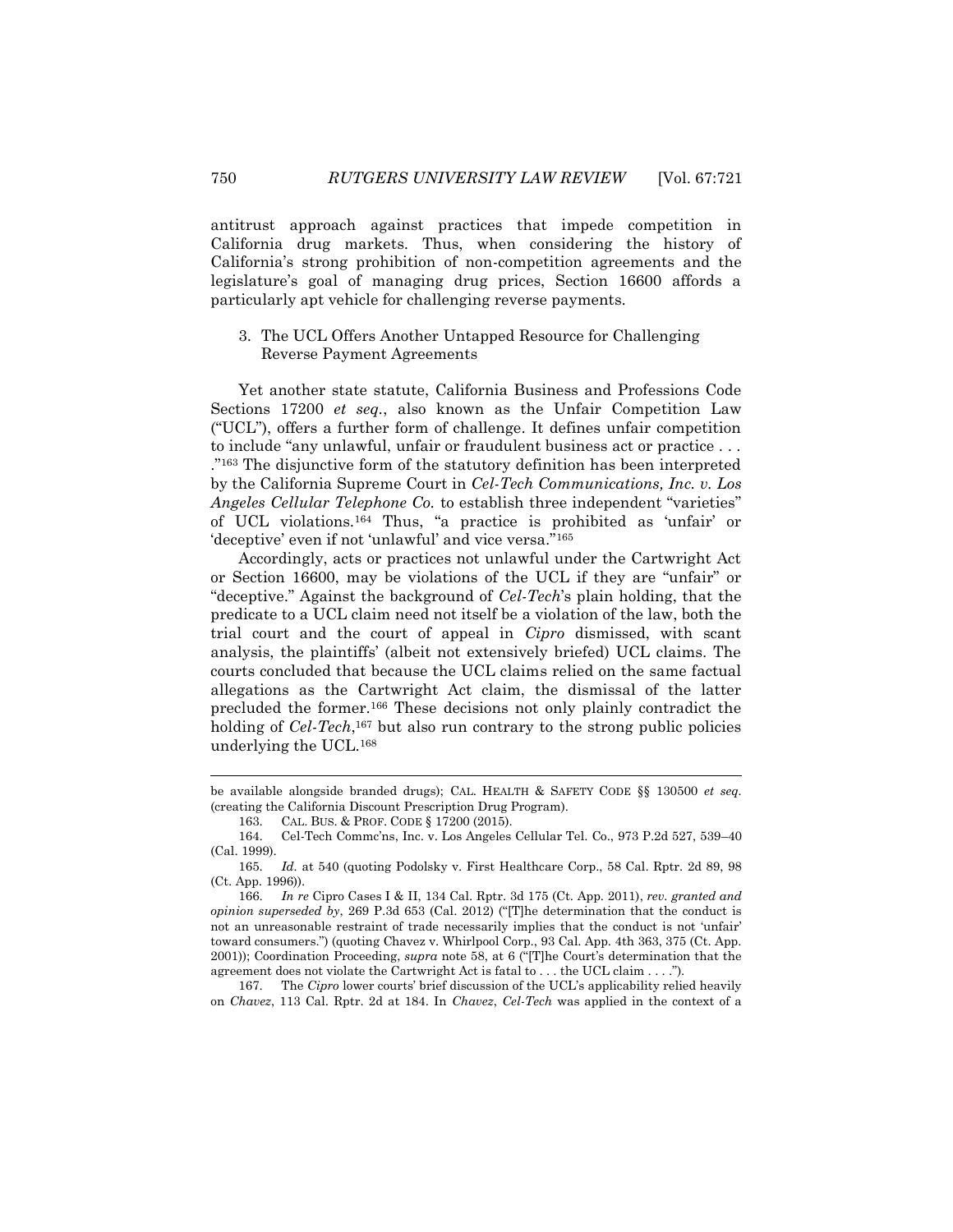Where "unfairness to competitors" is alleged, the *Cel-Tech* court requires that any finding under the UCL be "tethered to some legislatively declared policy or proof of some actual or threatened impact on competition."<sup>169</sup> This in turn could be demonstrated by satisfying one of three conditions; conduct will be unfair if it: (1) threatens an incipient violation of an antitrust law; (2) violates the policy or spirit of one of those laws because its effects are comparable to or the same as a violation of the law; or (3) otherwise significantly threatens or harms competition.<sup>170</sup> As in that case, where the legislature had not proscribed the conduct at issue, nor had it created a "safe harbor" explicitly authorizing the conduct, the conduct may be within the reach of the unfair competition law.<sup>171</sup> The California Supreme Court in reaching this conclusion, surveyed the legislative history of the UCL, finding that it was "intentionally framed in its broad, sweeping language" to deal with the "new schemes which the fertility of man's invention would contrive."<sup>172</sup> Further, the limited remedies available under the UCL also convinced the court that an expansive reading of the UCL was intended and appropriate.<sup>173</sup>

168. The Consumer Attorneys of California filed an amicus brief with the Supreme Court of California dedicated to this issue, which forms the basis for the argument relating to the UCL's continued applicability in this paper. *See* Application for Leave to File and Brief of Amicus Curiae Consumer Attorneys of California Supporting Plaintiffs-Appellants at 9, *In re* Cipro Cases I & II, No. S198616 (Cal. Super. Ct. Mar. 18, 2014), 2014 WL 1385468, at \*9 ("This case is not a proper vehicle for the Court to resolve the three-way split (because the issue has not been briefed). What the Court can and should do, however, is reconfirm its holding in *Cel-Tech* that conduct may be 'unfair' . . . even if not 'unlawful' and vice versa.").

169. *Cel-Tech*, 973 P.2d at 544.

170. *Id.*

 $\overline{a}$ 

172. *Cel-Tech*, 973 P.2d at 540 (citation omitted).

173. *Id.*; *Rose*, 304 P.3d at 187 ("Private plaintiffs suing under the UCL may seek only injunctive and restitutionary relief, and the UCL does not authorize attorney fees.").

consumer action, though subsequent precedent plainly applies different standards in cases involving consumers than in cases involving competitors. *See* Drum v. San Fernando Valley Bar Ass'n, 106 Cal. Rptr. 3d 46 (Ct. App. 2010) (declining to select which standard applies as the claims could not stand under any of the standards developed so far). *Chavez* also held that conduct permissible under a doctrine of federal antitrust law could not serve as the predicate conduct for a UCL claim, another ruling at odds with *Cel-Tech*. 113 Cal. Rptr. 2d at 184 ("[W]e conclude as a matter of law that conduct that the courts have determined to be permissible under the *Colgate* doctrine cannot be deemed 'unfair' under the unfair competition law.").

<sup>171.</sup> *Id.* at 545. The California Supreme Court reaffirmed the "settled" law that a claim under the UCL could not be precluded merely because some other statute does not prohibit the underlying conduct; rather, only a provision that "actually 'bar[s]' the action or clearly permit[s] the conduct" can forestall a UCL claim. Rose v. Bank of Am., N.A., 304 P.3d 181, 186 (Cal. 2013) (quoting *Cel-Tech*, 973 P.2d at 527) (abolition of a private remedy under the Truth in Savings Act did not preclude a UCL claim for the same conduct).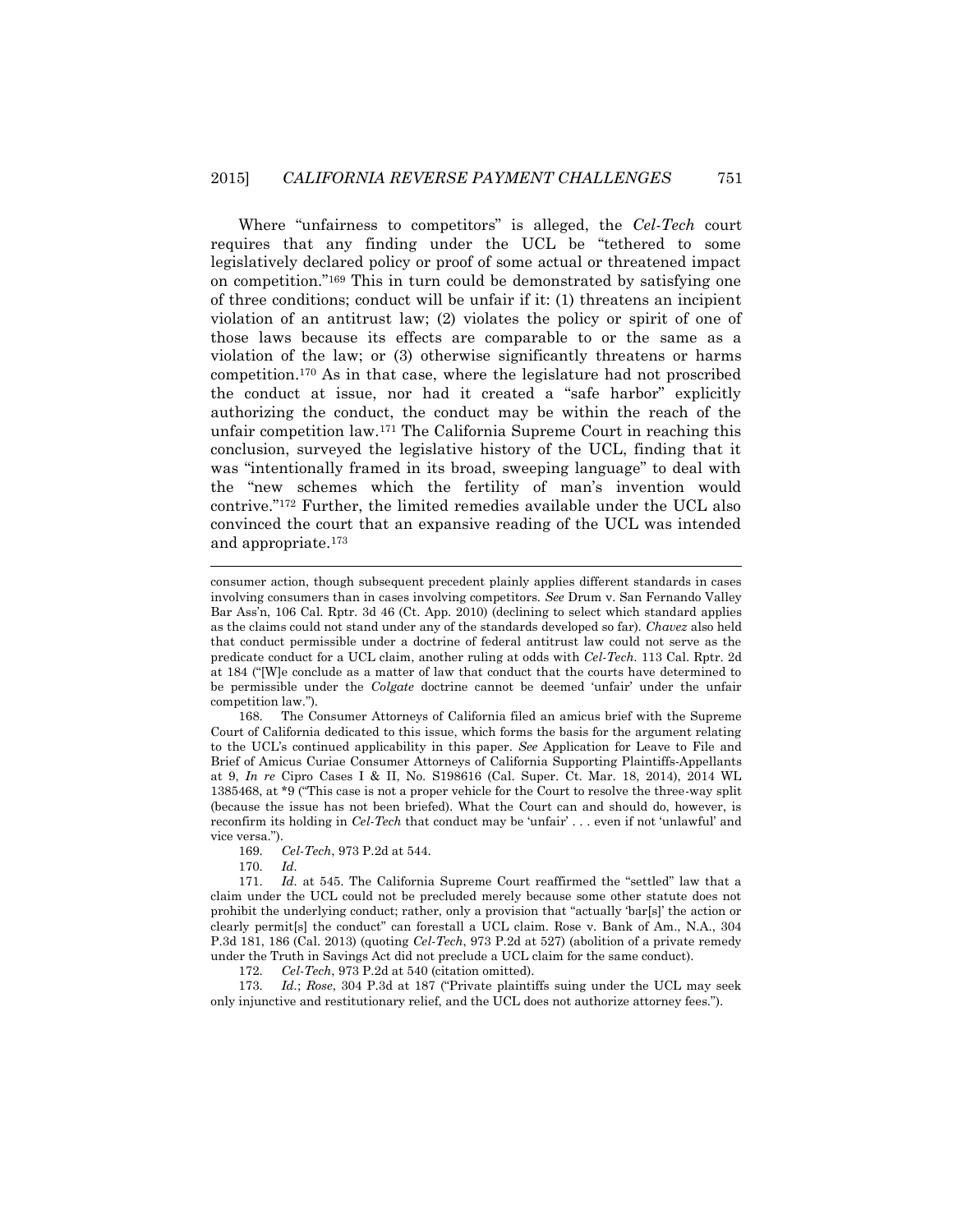When unfairness is alleged as to consumers, there is a three-way split of authority as to the parameters of unfairness.<sup>174</sup> These different interpretations of the UCL would find a violation where: (1) the harm of the conduct outweighs the utility of the conduct in light of consideration of whether the conduct "offends an established public policy or . . . is immoral, unethical, oppressive, unscrupulous, or substantially injurious to consumers";<sup>175</sup> (2) the conduct is unfair based on a public policy "tethered" to specific constitutional, statutory, or regulatory provisions;<sup>176</sup> or (3) the injury is substantial, not outweighed by countervailing benefits to consumers or competitors, and could not be reasonably avoided by consumers themselves.<sup>177</sup>

Neither the trial court nor the court of appeal in *Cipro* addressed any of these alternative standards in their summary dismissal of the UCL claim. Presumably, the California Supreme Court will re-recognize that the UCL's "unfair" prong warrants an analysis independent of that under the Cartwright Act, in order to give the UCL the expansive scope and adaptability intended by its framers.

Indeed, such an analysis could conclude that a reverse payment agreement violates the UCL under any of the three prevailing standards. A court could find under the "balancing test"<sup>178</sup> that the gravity of the harm of an improperly extended monopoly on a life-saving drug outweighs the benefit of resolving patent litigation, and that such an agreement offends public policy in favor of affordable health care. So, too, could a court find a reverse payment to violate the "spirit" of the Cartwright Act or Section 16600 even if not the letter of it.<sup>179</sup> Lastly, a reverse payment could assuredly be found to cause substantial consumer injury not outweighed by the benefit of decreased litigation costs, and consumers clearly have no route to avoid the harm of extended monopoly prices on a drug.<sup>180</sup>

<sup>174.</sup> *See* Zhang v. Superior Court, 304 P.3d 163, 174 n.9 (Cal. 2013). This split remains unresolved. *See Rose*, 304 P.3d at 187 n.9 ("The Court of Appeal identified three separate tests for 'unfairness' under the UCL, and applied all three of them. Plaintiffs assert in cursory fashion that the court misapplied one of these tests. We decline to address this claim, which is neither properly raised nor sufficiently briefed.").

<sup>175.</sup> S. Bay Chevrolet v. Gen. Motors Acceptance Corp., 85 Cal. Rptr. 2d 301, 316 (Ct. App. 1999).

<sup>176.</sup> Aleksick v. 7-Eleven, Inc., 140 Cal. Rptr. 3d 796, 807 (Ct. App. 2012). This "tethering" standard should not, however, be read to foreclose the reach of *Cel-Tech* to conduct that violates the "spirit of one of those laws because its effects are comparable to or the same as a violation of the law." *Cel-Tech*, 973 P. 2d at 544.

<sup>177.</sup> Boschma v. Home Loan Ctr., Inc., 129 Cal. Rptr. 3d 874, 892 (Ct. App. 2011).

<sup>178.</sup> *See S. Bay Chevrolet*, 85 Cal. Rptr. 2d at 316.

<sup>179.</sup> *Compare Aleksick*, 140 Cal. Rptr. 3d at 807; *with Cel-Tech*, 973 P.2d at 544.

<sup>180.</sup> *See Boschma*, 129 Cal. Rptr. 3d at 892.